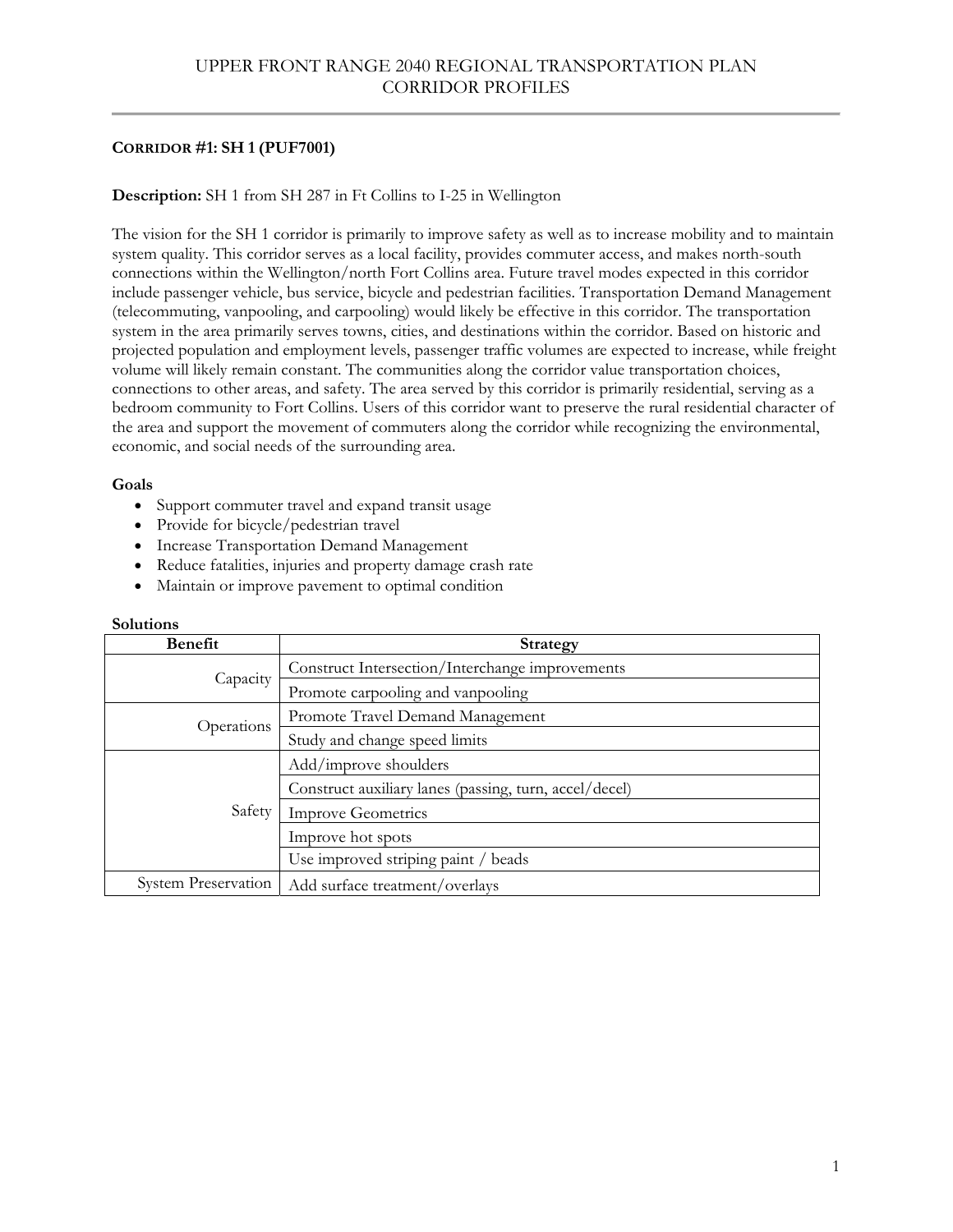# **CORRIDOR #2: SH 7 MOUNTAIN SECTION (PUF7002)**

**Description:** SH 7 from Estes Park to Lyons, including SH 7E through Allenspark

# **Vision**

The vision for the SH 7 Mountain Section corridor is primarily to maintain system quality as well as to improve safety. This corridor serves as a local facility, provides a scenic route, connects to places outside the region, and makes north-south connections along the Peak-to-Peak Scenic Byway through southern Larimer County. This corridor is expected to be primarily comprised of passenger vehicles in the future. The transportation system in the area serves towns, cities, and destinations within the corridor as well as destinations outside of the corridor. Based on historic and projected population and employment levels, both passenger and freight traffic volumes are expected to increase only slightly. The communities along the corridor value connections to other areas, access to adjoining National Forest land, safety, and system preservation. They depend primarily on tourism for economic activity in the area. Users of this corridor want to preserve the mountain character of the area and support the movement of tourists through the corridor while recognizing the environmental, economic, and social needs of the surrounding area.

### **Goals**

- Provide for tourist-friendly travel and improve access to public lands
- Provide information to traveling public
- Reduce fatalities, injuries and property damage crash rate
- Maintain or improve pavement to optimal condition
- Promote environmentally responsible transportation improvements

| <b>Benefit</b>             | <b>Strategy</b>                                                   |
|----------------------------|-------------------------------------------------------------------|
| Capacity                   | Add roadway pullouts for breakdowns, buses and slow vehicles      |
| Environment                | Improve wildlife crossings                                        |
|                            | Promote environmental responsibility                              |
| Operations                 | Improve ITS incident response, traveler info & traffic management |
| Safety                     | Add Guardrails                                                    |
|                            | Add passing lanes                                                 |
|                            | Add turn lanes                                                    |
|                            | Construct wider shoulders where feasible                          |
|                            | Improve hot spots                                                 |
|                            | Improve Rock fall mitigation                                      |
| <b>System Preservation</b> | Add Surface treatment/overlays                                    |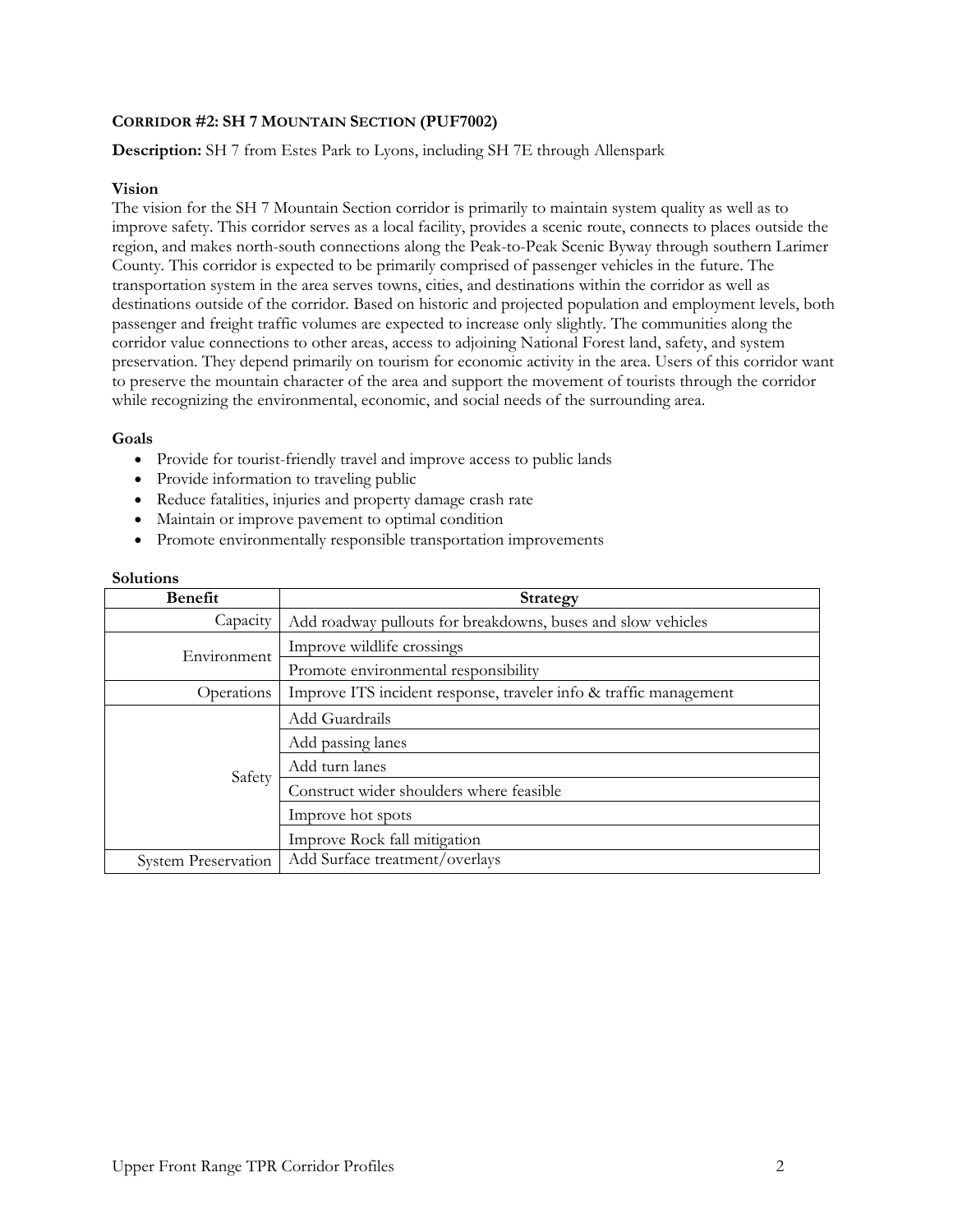# **CORRIDOR #3: SH 14 MOUNTAIN SECTION (PUF7003)**

# **Description:** SH 14 from Walden to US 287 (Ted's Place) north of Ft Collins

#### **Vision**

The Northwest TPR and the Upper Front Range TPR agree that the primary investment category for the SH 14 Mountain Section corridor is safety west of the Jackson/Larimer county line and system quality east of the line. This corridor serves as a local facility, connects to places outside the region, and makes east-west connections within the Poudre Canyon area. The Cache La Poudre – North Park Byway is a state designated scenic byway which extends between Fort Collins and Walden along this corridor. Cameron Pass is one of the six major passes in Colorado that provide access over the continental divide. This corridor is expected to be primarily comprised of passenger vehicles in the future. The transportation system in the area primarily serves destinations outside of the corridor. Based on historic and projected population and employment levels, both passenger and freight traffic volumes are expected to increase only slightly. The communities along the corridor value connections to other areas, access to adjoining National Forest land, safety, and system preservation and depend primarily on tourism for economic activity in the area. Users of this corridor want to preserve the mountain character of the area while supporting the movement of tourists in and through the corridor, recognizing the environmental, economic and social needs of the surrounding area.

#### **Goals**

- Support recreation travel
- Improve access to public lands
- Reduce fatalities, injuries and property damage crash rate
- Preserve the existing transportation system
- Promote environmentally responsible transportation improvements

| Benefit     | Strategy                                                     |
|-------------|--------------------------------------------------------------|
| Capacity    | Add roadway pullouts for breakdowns, buses and slow vehicles |
| Environment | Improve wildlife crossings                                   |
|             | Promote environmental responsibility                         |
| Safety      | Add Guardrails                                               |
|             | Construct auxiliary lanes (passing, turn, accel/decel)       |
|             | Construct wider shoulders where feasible                     |
|             | Improve hot spots                                            |
|             | Improve Rock fall mitigation                                 |
|             | Improve visibility/sight lines                               |
| Transit     | Provide and expand transit bus and rail services             |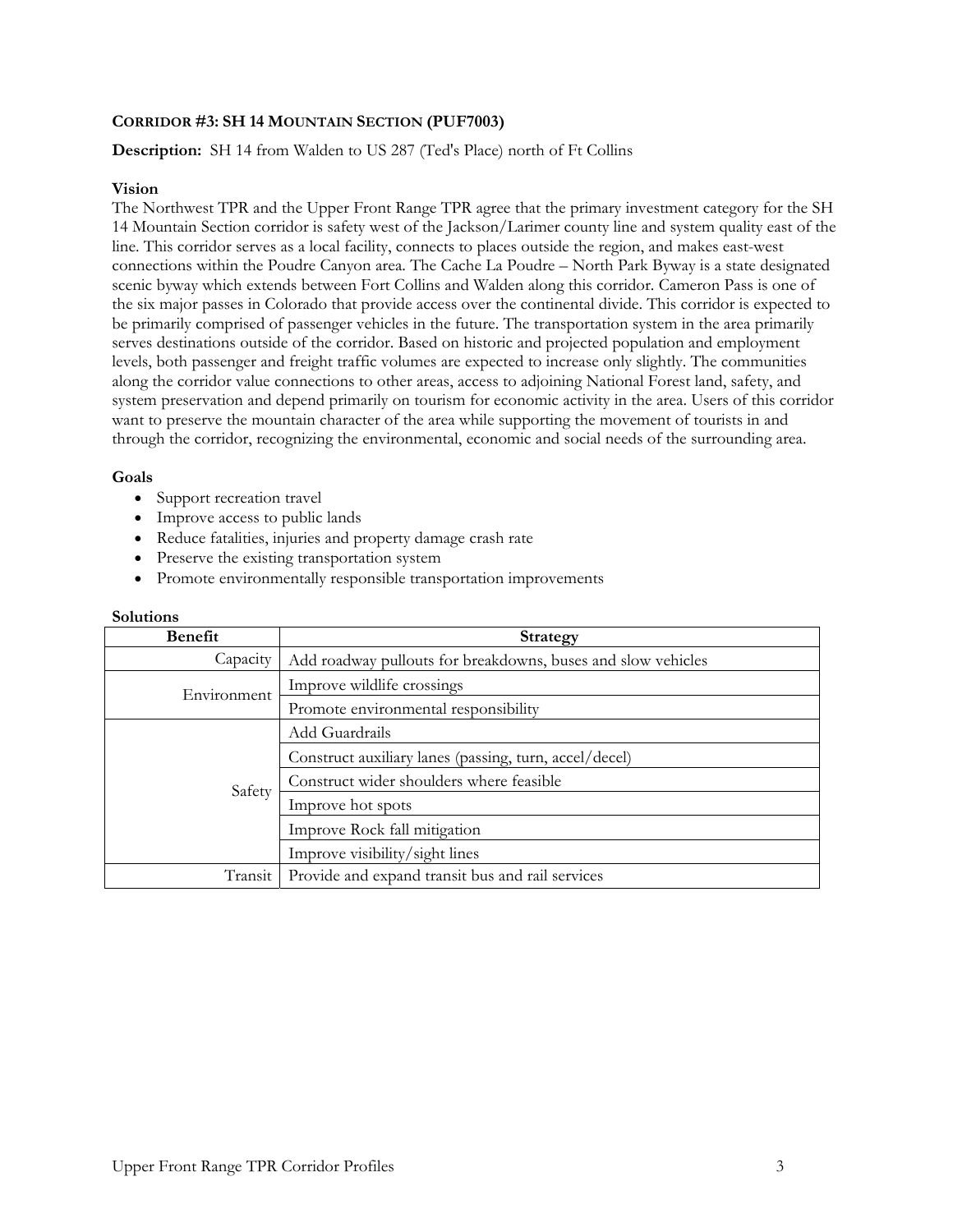# **CORRIDOR #4: SH 14 PLAINS SECTION (PUF7004)**

**Description:** SH 14 from I-25 (Ft Collins) to I-76 (Sterling), including SH 392B from US 85 in Lucerne to SH 14 in Briggsdale

### **Vision**

The Eastern TPR and the UFR TPR agree that the primary investment category for the SH 14 Plains Section is system quality to the west of SH 71 and mobility to the east of SH 71. The Pawnee Pioneer Trails Scenic/Historic Byway extends along portions of this corridor. This corridor serves as a local facility, connects to places outside the region, and makes east-west connections within the northern Weld County area. Future travel modes include passenger vehicle and truck freight. The transportation system in the area primarily serves destinations outside of the corridor. Based on historic and projected population and employment levels passenger traffic volumes are expected to increase slightly, while freight traffic volumes are expected to increase significantly. The communities along the corridor value access to Pawnee National Grasslands, connections to other areas and system preservation. They depend primarily on agriculture for economic activity in the area. Users of this corridor want to preserve the agricultural character of the area and support the movement of freight and farm-to-market products in and through the corridor while recognizing the environmental, economic, and social needs of the surrounding area.

#### **Goals**

- Maintain statewide transportation connections
- Accommodate growth in freight transport
- Reduce fatalities, injuries and property damage crash rate
- Maintain or improve pavement to optimal condition

| Benefit     | Strategy                                                     |
|-------------|--------------------------------------------------------------|
| Capacity    | Add roadway pullouts for breakdowns, buses and slow vehicles |
| Environment | Add drainage improvements                                    |
|             | Add Accel/decel lanes                                        |
| Safety      | Add turn lanes                                               |
|             | Add/improve shoulders                                        |
|             | Flatten slopes                                               |
|             | Improve hot spots                                            |
|             | Install rumble strips in high accident areas                 |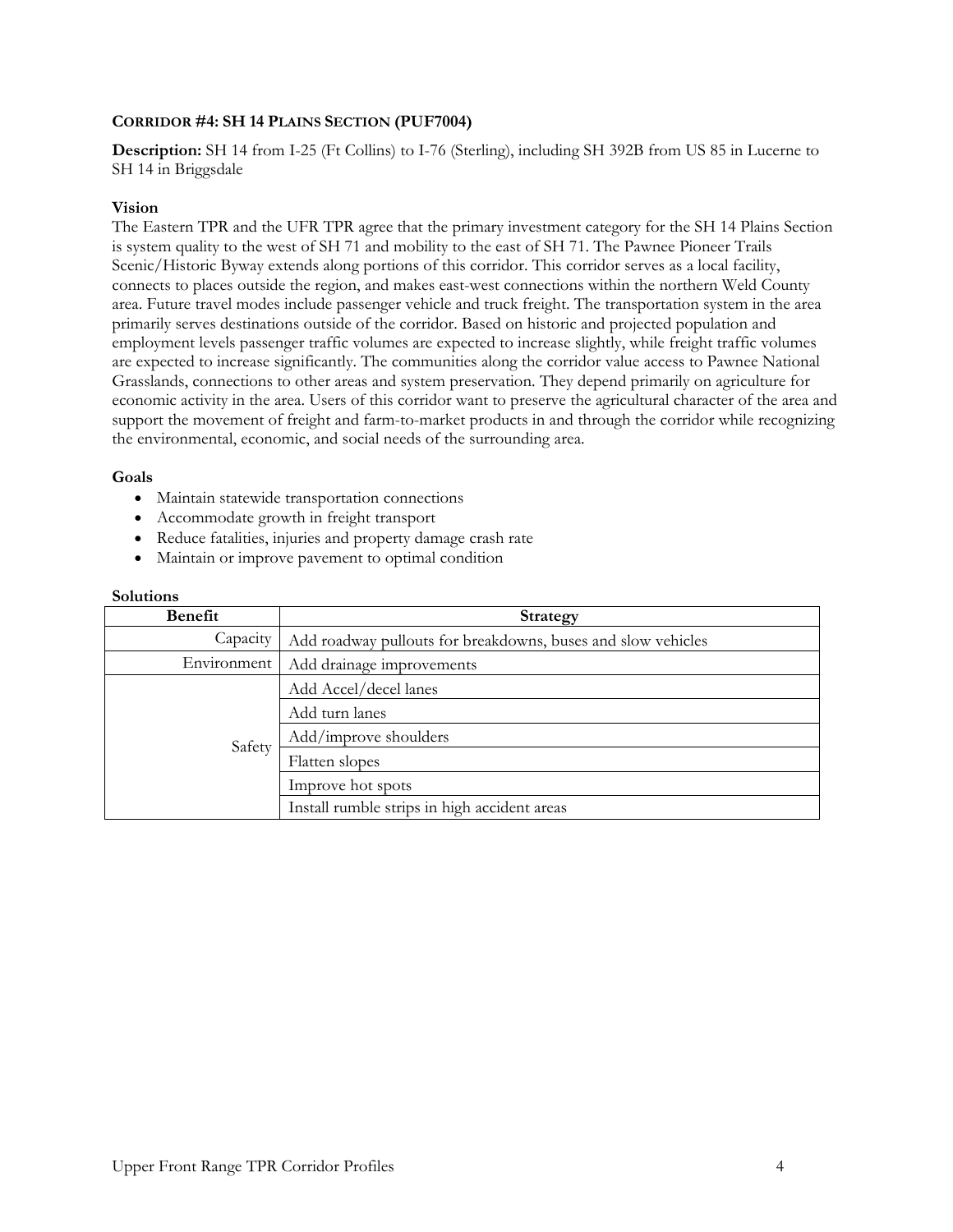# **CORRIDOR #5: I-25 FRONT RANGE (PUF7005)**

**Description:** I-25 from US 36 in Denver to SH 14 in Ft Collins, includes parallel arterial roadways

### **Vision**

The vision for the I-25 Front Range corridor is primarily to increase mobility as well as to improve safety and to maintain system quality. This corridor includes I-25, an interstate facility on the National Highway System, and parallel arterial roads. This section of I-25 is one of CDOT's 7<sup>th</sup> Pot Strategic Corridors. A future transit connection to the Denver metropolitan area is also envisioned in this corridor. This north-south corridor serves as a multi-modal facility through the southeast Larimer County/southwest Weld County area, connecting to places outside the region (including the Denver metropolitan area and the North Front Range MPO) while providing for local and commuter access along the corridor. Future travel modes to be accommodated in the corridor will likely include passenger vehicle, bus service, bus rapid transit, truck freight, bicycle and pedestrian facilities (off of mainline I-25) and aviation (Erie Municipal Airport). Transportation Demand Management (telecommuting, vanpooling, and carpooling) would likely be effective in this corridor. Sections of this corridor currently experience congestion, especially during the peak hours of the day. Based on historic and projected population and employment levels, both passenger and freight traffic volumes are expected to increase significantly. The communities along the corridor value high levels of mobility, transportation choices, connections to other areas, safety, system preservation, and intermodal connections. They depend on manufacturing, high-tech industries, agriculture, commercial activity, retail and residential development, and oil and gas for economic activity in the area. The area surrounding this corridor is transitioning from rural to suburban and the corridor needs to support the movement of commuters, freight, farm-to-market products, tourists, and hazardous materials, and provide for long distance travel in and through the corridor. Any improvements should recognize the environmental, economic, and social needs of the surrounding area and should be consistent with the *North I-25 Environmental Impact Statement*.

### **Goals**

- Increase travel reliability and improve traffic flow in order to support commuter travel, accommodate growth in freight transport and maintain statewide transportation connections
- Support economic development while maintaining environmental responsibility and coordinating transportation and land use decisions
- Reduce dependency on single occupancy vehicles by enhancing transit, TDM, and bicycle/pedestrian options
- Provide information to the traveling public and promote education to improve safe driving behavior
- Reduce fatalities, injuries and property damage crash rate
- Maintain or improve pavement to optimal condition
- Deliver projects on time (7th Pot)
- Ensure airport facility meets existing and projected demands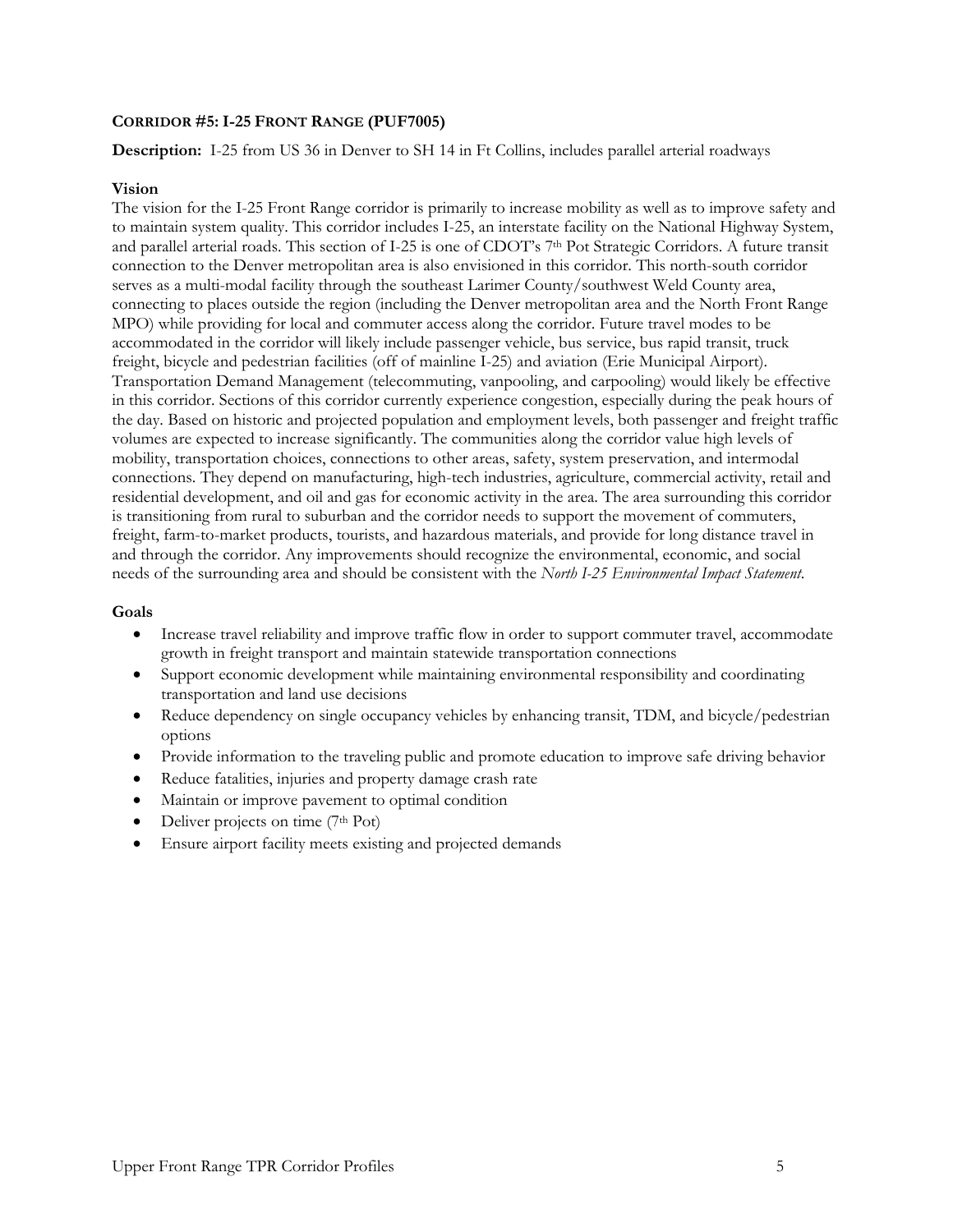| Solutions            |                                                                   |
|----------------------|-------------------------------------------------------------------|
| <b>Benefit</b>       | <b>Strategy</b>                                                   |
| Aviation             | Expand air service                                                |
|                      | Meet airport facility objectives in Airport System Plan*          |
| Bicycle & Pedestrian | Provide bicycle/pedestrian facilities                             |
|                      | Promote carpooling and vanpooling                                 |
|                      | Promote telecommuting and flexible work hours                     |
| Capacity             | Add new interchanges/intersections                                |
|                      | Construct, improve and maintain the system of local roads         |
|                      | Add drainage improvements                                         |
|                      | Improve landscaping                                               |
| Environment          | Construct noise barriers                                          |
|                      | Promote environmental responsibility                              |
| Freight              | Promote rail studies                                              |
|                      | Promote Travel Demand Management                                  |
|                      | Promote tolling studies                                           |
| Operations           | Add high occupancy vehicle and toll lanes                         |
|                      | Improve ITS incident response, traveler info & traffic management |
|                      | Promote use and maintenance of variable message signs             |
|                      | Add medians                                                       |
|                      | Construct auxiliary lanes (passing, turn, accel/decel)            |
|                      | Add traffic signals                                               |
|                      | Improve hot spots                                                 |
|                      | Use improved striping paint / beads                               |
| Safety               | Replace old signs                                                 |
|                      | Add rest areas                                                    |
|                      | Consolidate & limit access & develop access management plans      |
|                      | Add general purpose lanes                                         |
|                      | Implement safety education programs                               |
|                      | Add surface treatment/overlays                                    |
| System Preservation  | Bridge repairs/replacement                                        |
|                      | Construct and maintain park and ride facilities                   |
|                      | Construct and maintain transit stations                           |
| Transit              | Provide inter-modal connections                                   |
|                      | Market transit services and provide incentives                    |
|                      | Provide and expand transit bus and rail services                  |

\* The Colorado Division of Aeronautics develops an Aviation *System Plan* approximately every five years. In this 2011 plan, the performance of the aviation system (airports) is highlighted and resulting facility objectives are measured to see if they are met. For more details see the executive summary of the plan

at: http://www.coloradodot.info/programs/aeronautics/colorado-airport-system/2011COSystemPlan\_ES/view. In addition, a 2013 *Economic Impacts Study* of Colorado Airports was developed and highlights jobs, payroll, economic output, and tax revenues generated by airports. For more details on economic impacts of Colorado airports see: http://www.coloradodot.info/programs/aeronautics/Economic%20Impact%20Study.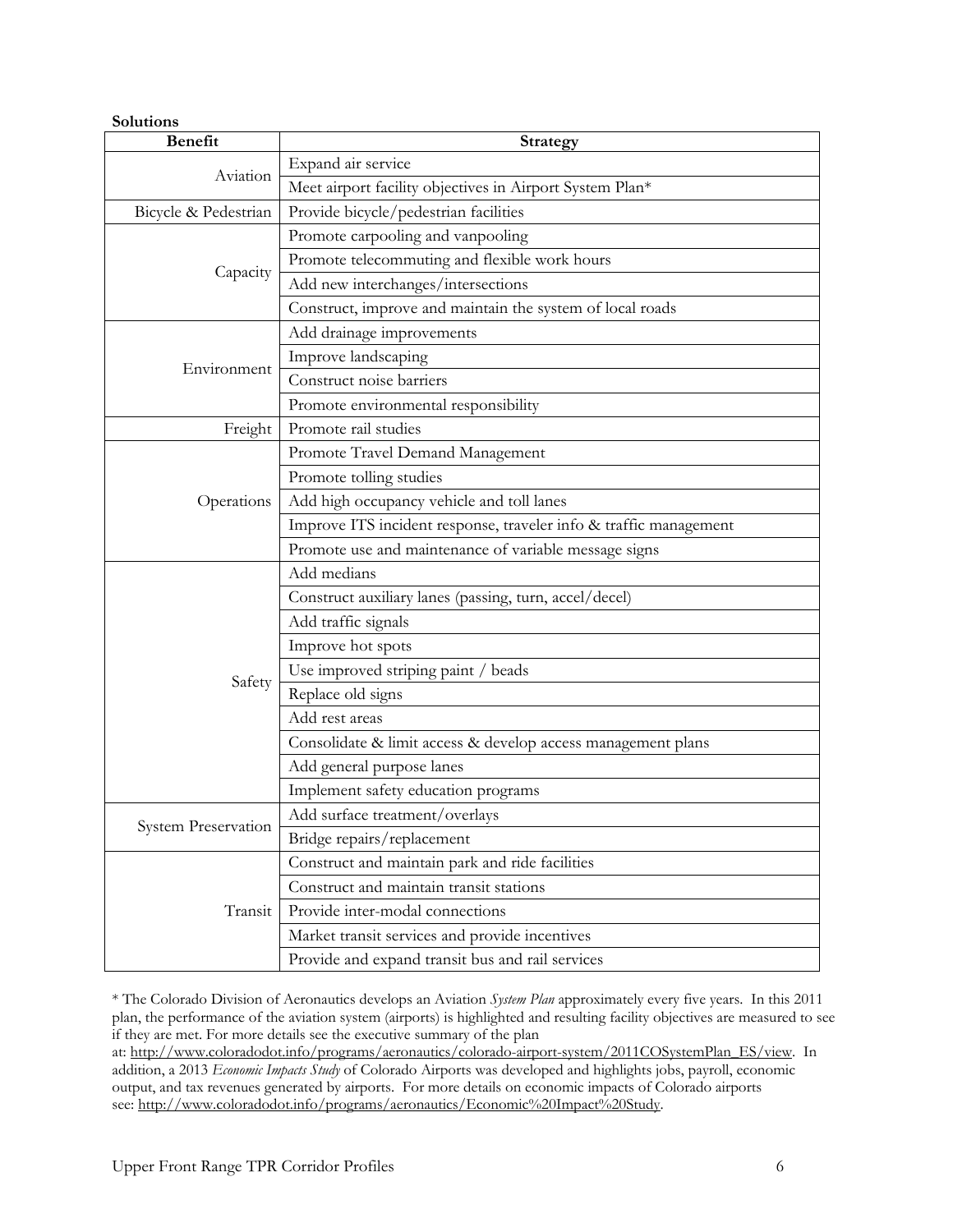# **CORRIDOR #6: I-25 NORTH SECTION (PUF7006)**

# **Description:** I-25 from SH 14 in Fort Collins to the Wyoming state line

# **Vision**

The vision for the I-25 North Section corridor is primarily to maintain system quality as well as to improve safety. I-25 is an interstate facility on the National Highway System. This corridor connects to places outside the region, and also provides north-south connections within the Fort Collins to Cheyenne area. It is part of the national trade network. Future travel modes to be planned for in the corridor include passenger vehicle and truck freight. Based on historic and projected population and employment levels, both passenger and freight traffic volumes are expected to increase. The communities along the corridor value connections to other areas, safety, and system preservation. They primarily depend on agriculture for economic activity in the area. This corridor needs to support the movement of tourists and freight, and provide for long distance travel through the corridor. Any improvements to the corridor should recognize the environmental, economic, and social needs of the surrounding area and should be consistent with the *North I-25 Environmental Impact Statement.* 

# **Goals**

- Maintain statewide transportation connections
- Accommodate growth in freight transport
- Reduce fatalities, injuries, and property damage crash rate
- Preserve the existing transportation system

| <b>Benefit</b> | Strategy                                                          |
|----------------|-------------------------------------------------------------------|
|                | Bicycle & Pedestrian   Construct separated bicycle facilities     |
| Operations     | Improve ITS incident response, traveler info & traffic management |
|                | Promote use and maintenance of variable message signs             |
|                | Safety   Add Accel/decel lanes                                    |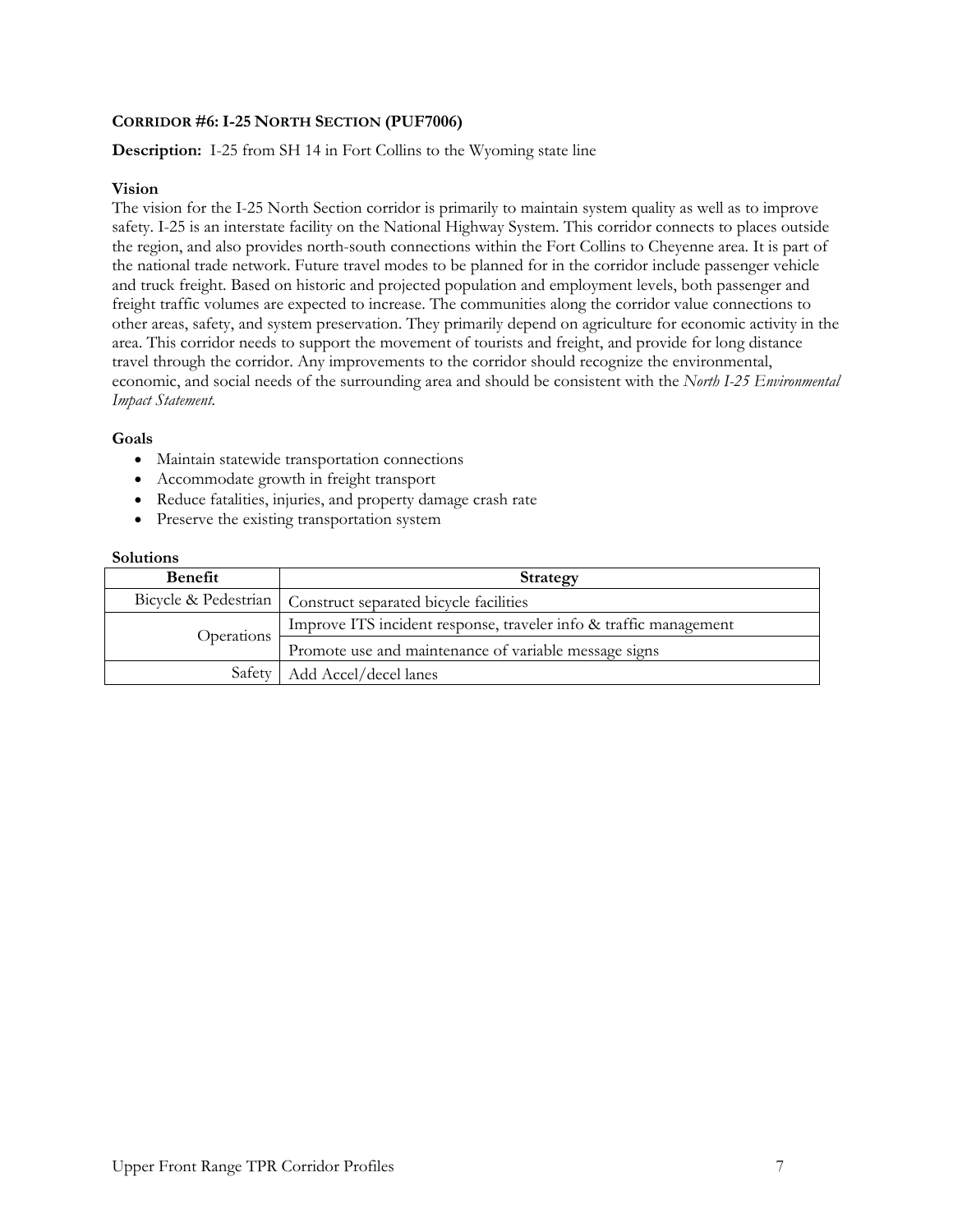# **CORRIDOR #7: US 34 RMNP/MOUNTAIN SECTION (PUF7007)**

# **Description:** US 34 from Granby through Rocky Mountain National Park, includes SH 36A through RMNP

### **Vision**

The vision for the US 34 RMNP/Mountain Section corridor is primarily to maintain system quality as well as to improve safety and to increase mobility. This corridor, which is commonly referred to as Trail Ridge Road, is designated as an All American Road and provides one of Colorado's six major mountain passes across the Continental Divide. Trail Ridge Road is closed in the winter. This corridor serves as a local facility, providing local access and making east-west connections within the Rocky Mountain National Park area. Future travel modes include passenger vehicle, bus service, bicyclists and pedestrians. The transportation system in the area primarily serves destinations within the corridor. Based on historic and projected population and employment levels, the travel demand along this corridor is expected to grow moderately. This growth will likely need to be accommodated through the use of alternative modes such as bus service. The communities along the corridor value transportation choices and system preservation, and they depend primarily on tourism for economic activity in the area. Users of this corridor want to preserve the mountain character of the area while supporting the movement of tourists in and through the corridor and recognizing the environmental, economic and social needs of the surrounding area.

# **Goals**

- Provide for tourist-friendly travel
- Expand transit usage
- Provide information to traveling public
- Promote education to improve safe driving behavior
- Preserve the existing transportation system

| <b>Benefit</b> | Strategy                                                     |
|----------------|--------------------------------------------------------------|
| Capacity       | Add roadway pullouts for breakdowns, buses and slow vehicles |
| Environment    | Promote environmental responsibility                         |
| Operations     | Post informational signs                                     |
| Safety         | Construct wider shoulders where feasible                     |
|                | Transit   Provide and expand transit bus and rail services   |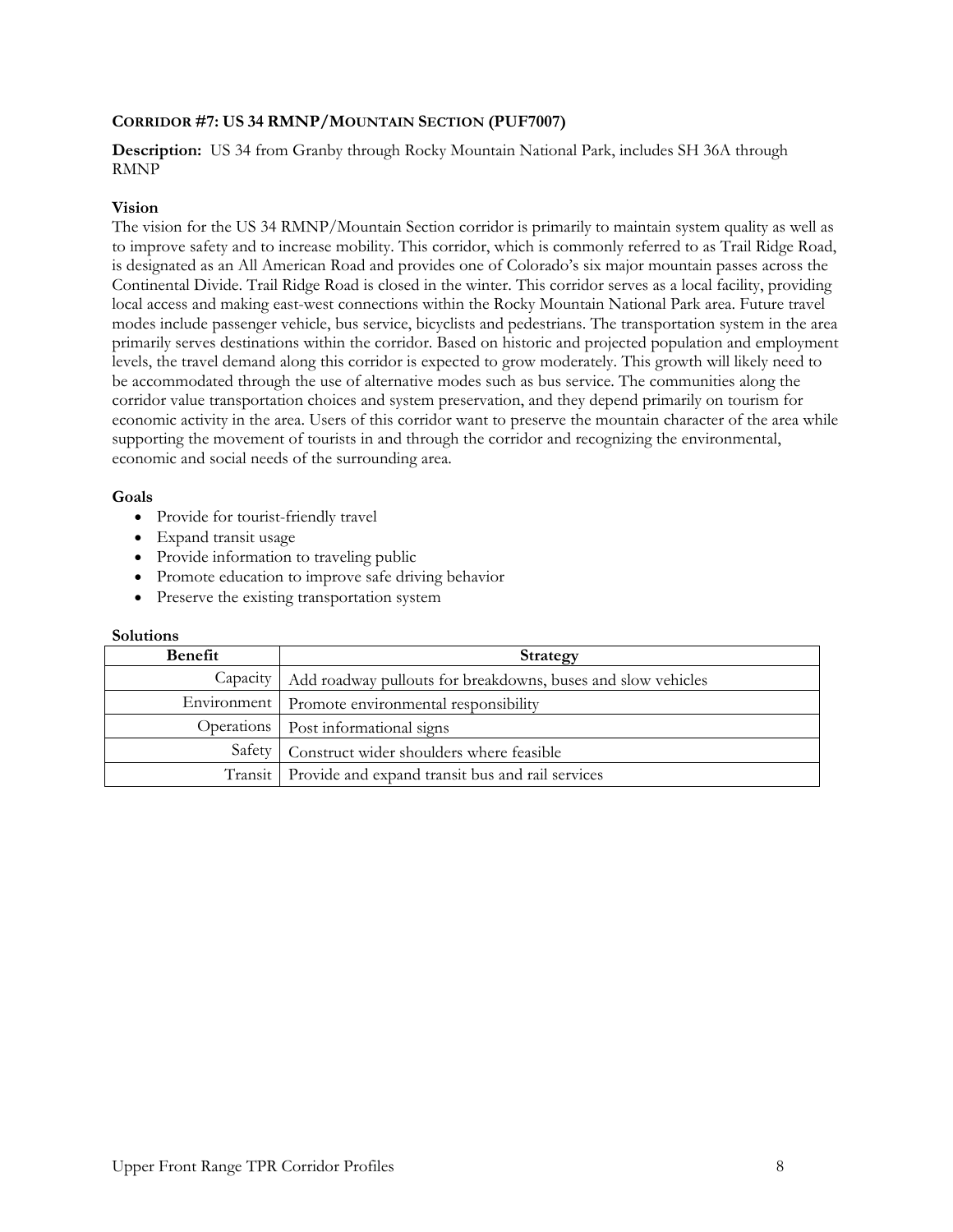# **CORRIDOR #8: US 34 BIG THOMPSON (PUF7008)**

**Description:** US 34 from Rocky Mountain National Park east entrance to the west side of Loveland, including US 34A (US 34 Bypass, Wonderview Avenue) and US 34C (US 34 Business, Elkhorn Avenue) through Estes Park

# **Vision**

The vision for the US 34 Big Thompson corridor is primarily to increase mobility as well as to improve safety and to maintain system quality. This corridor serves as a multi-modal National Highway System facility, connects to places outside the region, and makes east-west connections through the Big Thompson River Canyon and the Estes Valley. Future travel modes include passenger vehicle, bus service, truck freight, bicycle and pedestrian facilities. Transportation Demand Management (telecommuting and carpooling) would likely be effective in this corridor. The transportation system in the area serves towns, cities, and destinations within the corridor as well as destinations outside of the corridor. This corridor currently experiences congestion, especially during the peak-tourism summer months. Based on historic and projected population and employment levels, both passenger and freight traffic volumes are expected to increase. The Estes Park community values high levels of mobility, transportation choices, connections to other areas, access to adjoining National Forest land, safety, and system preservation. They depend primarily on tourism for economic activity in the area. Users of this corridor want to preserve the mountain character of the area while supporting the movement of tourists and commuters in and through the corridor while recognizing the environmental, economic and social needs of the surrounding area.

### **Goals**

- Reduce traffic congestion and improve traffic flow through the use of Travel Demand Management
- Provide for tourist-friendly travel
- Reduce fatalities, injuries and property damage crash rate
- Maintain or improve pavement to optimal condition
- Promote environmentally responsible transportation improvements

| <b>Benefit</b>      | <b>Strategy</b>                                                   |
|---------------------|-------------------------------------------------------------------|
| Capacity            | Add roadway pullouts for breakdowns, buses and slow vehicles      |
|                     | Promote carpooling and vanpooling                                 |
| Environment         | Promote environmental responsibility                              |
| Operations          | Improve ITS incident response, traveler info & traffic management |
|                     | Construct auxiliary lanes (passing, turn, accel/decel)            |
| Safety              | Construct wider shoulders where feasible                          |
|                     | Improve hot spots                                                 |
|                     | Improve Rock fall mitigation                                      |
| System Preservation | Add surface treatment/overlays                                    |
|                     | Bridge repairs/replacement                                        |
| Transit             | Provide and expand transit bus and rail services                  |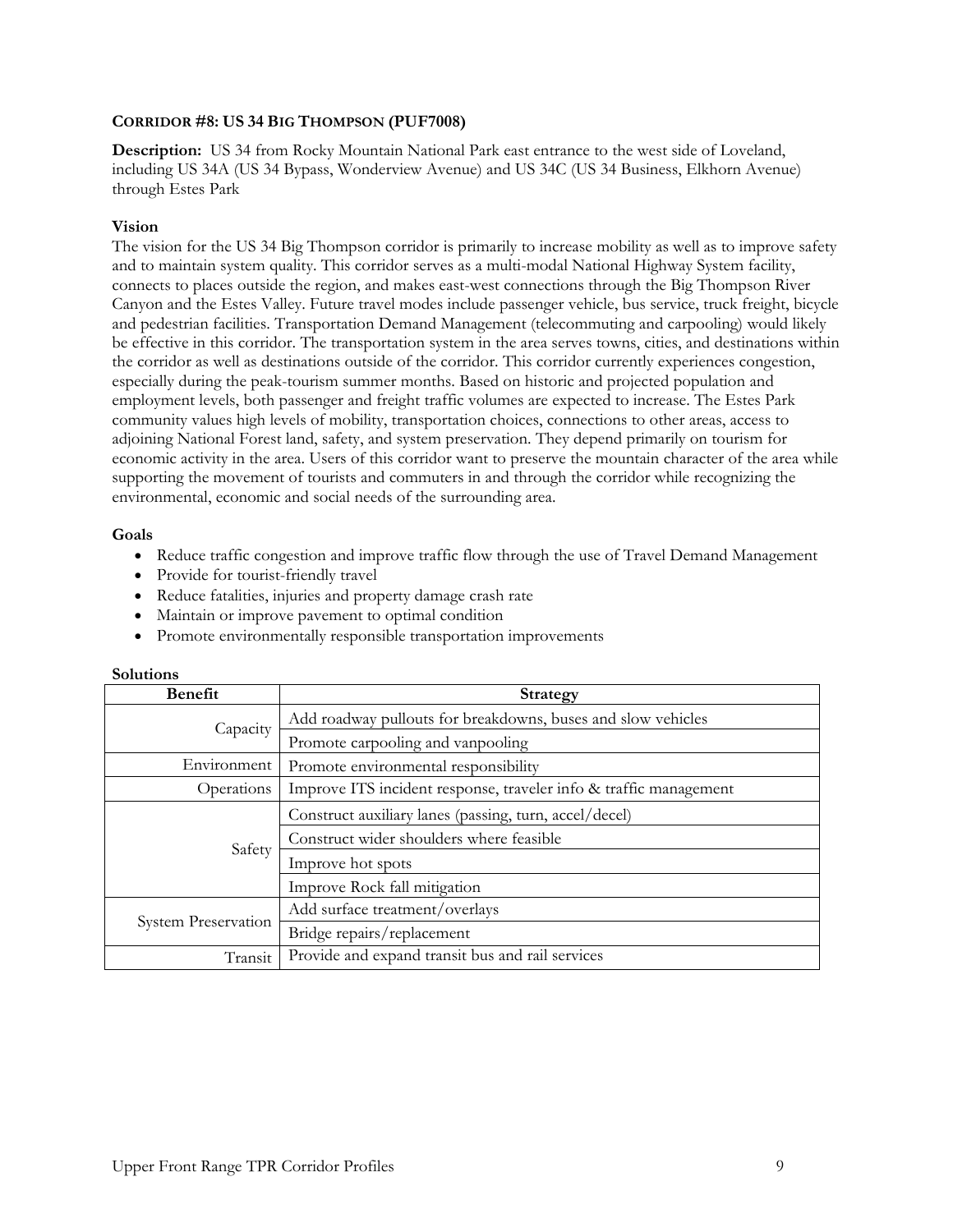# **CORRIDOR #9: US 34 PLAINS (PUF7009)**

**Description:** US 34 from the US 85 bypass east of Greeley to I-76 in Wiggins

### **Vision**

The vision for the US 34 Plains corridor is primarily to improve safety as well as to maintain system quality and to increase mobility. This corridor serves as a National Highway System facility, connects to places outside the region, and makes east-west connections within the central Weld County and western Morgan County area. Future travel modes will likely include passenger vehicle, transit, truck freight and aviation (Easton/Valley View Airport). Based on historic and projected population and employment levels, both passenger and freight traffic volumes are expected to grow moderately. The communities along the corridor value connections to other areas, safety, and system preservation. They depend on agriculture and oil and gas for economic activity in the area. Users of this corridor want to preserve the agricultural character of the area and support the movement of freight and farm-to-market products in and through the corridor while recognizing the environmental, economic and social needs of the surrounding area.

### **Goals**

- Maintain statewide transportation connections
- Accommodate freight transport
- Reduce fatalities, injuries and property damage crash rate
- Preserve the existing transportation system
- Ensure airport facility meets existing and projected demands

### **Solutions**

| <b>Benefit</b>             | <b>Strategy</b>                                          |
|----------------------------|----------------------------------------------------------|
| Aviation                   | Meet airport facility objectives in Airport System Plan* |
| Capacity                   | Construct Intersection/Interchange improvements          |
| Safety                     | Add passing lanes                                        |
|                            | Add turn lanes                                           |
|                            | <b>Improve Geometrics</b>                                |
|                            | Improve hot spots                                        |
|                            | Replace old signs                                        |
| <b>System Preservation</b> | Add Surface treatment/overlays                           |
|                            | Bridge repairs/replacement                               |
|                            | Reconstruct roadways                                     |
| Transit                    | Provide and expand transit bus and rail services         |

\* The Colorado Division of Aeronautics develops an Aviation *System Plan* approximately every five years. In this 2011 plan, the performance of the aviation system (airports) is highlighted and resulting facility objectives are measured to see if they are met. For more details see the executive summary of the plan

at: http://www.coloradodot.info/programs/aeronautics/colorado-airport-system/2011COSystemPlan\_ES/view. In addition, a 2013 *Economic Impacts Study* of Colorado Airports was developed and highlights jobs, payroll, economic output, and tax revenues generated by airports. For more details on economic impacts of Colorado airports see: http://www.coloradodot.info/programs/aeronautics/Economic%20Impact%20Study.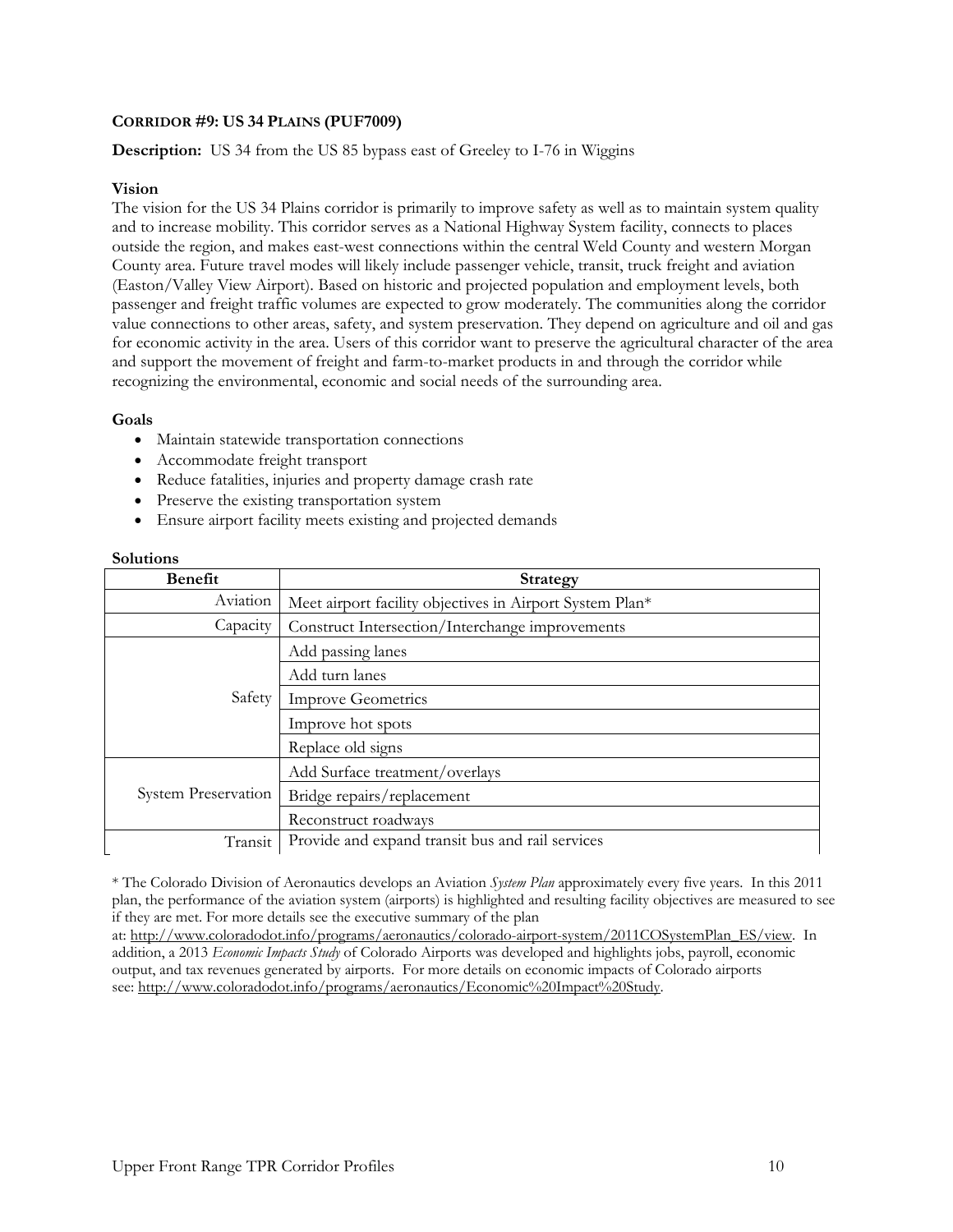# **CORRIDOR #10: US 34 NORTHEASTERN PLAINS (PUF7010)**

**Description:** US 34 from SH 71 in Brush to the Nebraska state line

### **Vision**

The vision for the US 34 Northeastern Plains corridor is primarily to maintain system quality as well as to improve safety. This corridor serves as a local facility, connects to places outside the region, and makes eastwest connections within the eastern Morgan County area. Future travel modes expected in this corridor include passenger vehicle, passenger and freight on rail, transit truck freight and aviation (Brush Municipal Airport). The transportation system in the area primarily serves destinations outside of the corridor. Based on historic and projected population and employment levels, both passenger and freight traffic volumes are expected to grow moderately. The communities along the corridor value connections to other areas, safety, and system preservation, and they depend primarily on agriculture for economic activity. Users of this corridor want to preserve the agricultural character of the area, support the movement of freight and farm-tomarket products in and through the corridor while recognizing the environmental, economic and social needs of the surrounding area.

### **Goals**

- Accommodate growth in freight transport
- Reduce fatalities, injuries and property damage crash rate
- Preserve the existing transportation system
- Ensure airport facility meets existing and projected demands

### **Solutions**

| <b>Benefit</b>             | <b>Strategy</b>                                              |
|----------------------------|--------------------------------------------------------------|
| Aviation                   | Meet airport facility objectives in Airport System Plan*     |
| Capacity                   | Add roadway pullouts for breakdowns, buses and slow vehicles |
|                            | Construct Intersection/Interchange improvements              |
| Environment                | Add drainage improvements                                    |
|                            | Promote environmental responsibility                         |
|                            | Construct auxiliary lanes (passing, turn, accel/decel)       |
| Safety                     | Construct wider shoulders where feasible                     |
|                            | <b>Improve Geometrics</b>                                    |
|                            | Improve hot spots                                            |
| <b>System Preservation</b> | Add Surface treatment/overlays                               |
| Transit                    | Provide and expand transit bus and rail services             |

\* The Colorado Division of Aeronautics develops an Aviation *System Plan* approximately every five years. In this 2011 plan, the performance of the aviation system (airports) is highlighted and resulting facility objectives are measured to see if they are met. For more details see the executive summary of the plan

at: http://www.coloradodot.info/programs/aeronautics/colorado-airport-system/2011COSystemPlan\_ES/view. In addition, a 2013 *Economic Impacts Study* of Colorado Airports was developed and highlights jobs, payroll, economic output, and tax revenues generated by airports. For more details on economic impacts of Colorado airports see: http://www.coloradodot.info/programs/aeronautics/Economic%20Impact%20Study.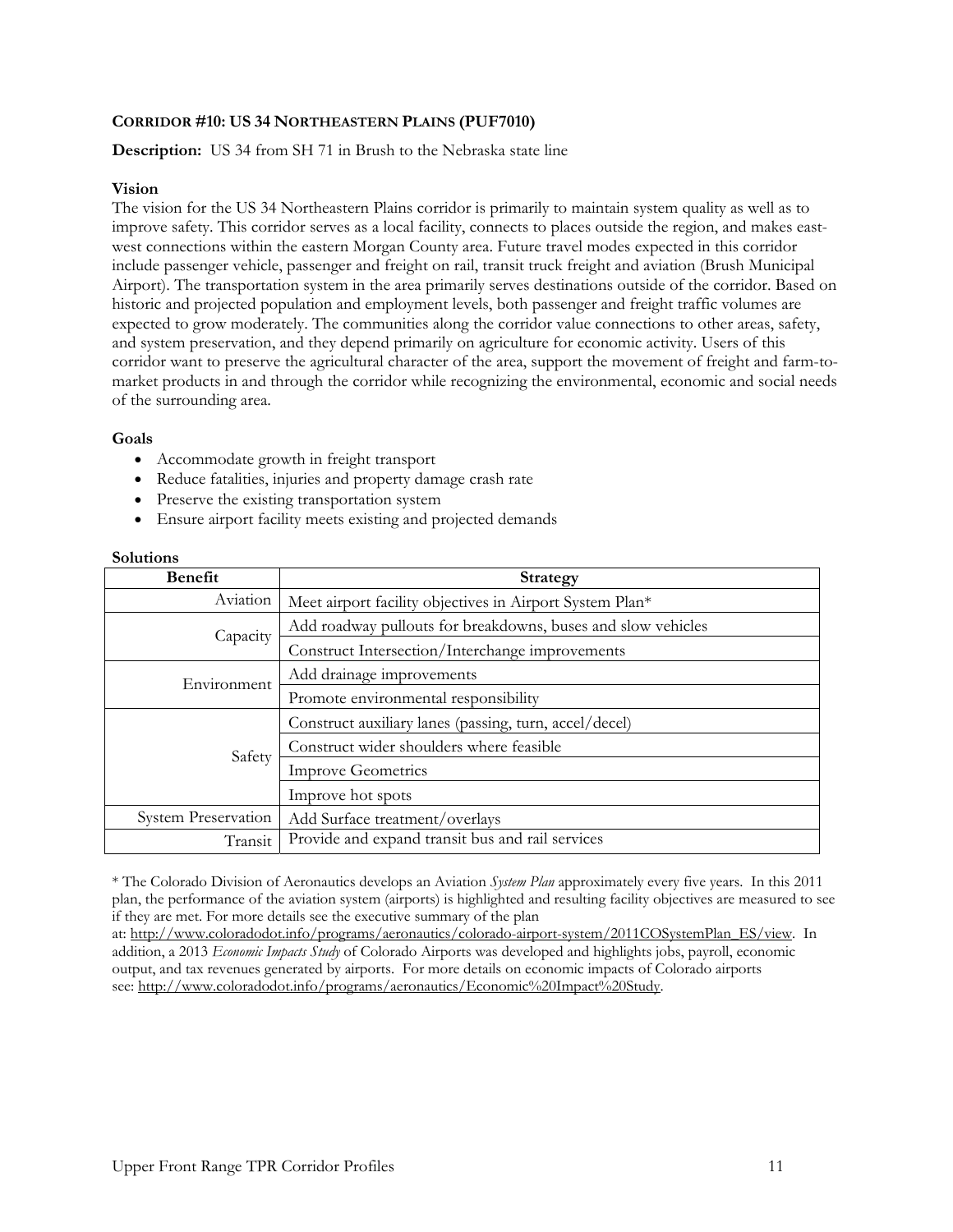# **CORRIDOR #11: US 36 MOUNTAIN (PUF7011)**

**Description:** US 36 from US 34 in Estes Park to SH 7 on the north side of Boulder, including US 36A (Moraine Avenue) from US 34 Business to the RMNP east entrance

### **Vision**

The vision for the US 36 Mountain corridor is primarily to increase mobility as well as to improve safety and to maintain system quality. This corridor serves as a local facility, connects to places outside the region, and makes north-south connections within the Boulder to Estes Valley area. Future travel modes expected in this corridor include passenger vehicle, bus service, truck freight, bicycle and pedestrian facilities. Transportation Demand Management (telecommuting and carpooling) would likely be effective in this corridor. The transportation system in the area serves towns, cities, and destinations within the corridor as well as destinations outside of the corridor. Based on historic and projected population and employment levels, passenger traffic volumes are expected to increase, while freight volume will likely grow moderately. The communities along the corridor value high levels of mobility, transportation choices, connections to other areas, safety, and system preservation. They depend primarily on tourism for economic activity in the area. Users of this corridor want to preserve the mountain character of the area, support the movement of tourists and commuters in and through the corridor while recognizing the environmental, economic and social needs of the surrounding area.

### **Goals**

- Reduce traffic congestion and improve traffic flow
- Provide for tourist-friendly travel
- Increase Transportation Demand Management (carpool, vanpool, telecommute, etc.)
- Reduce fatalities, injuries and property damage crash rate
- Promote transportation improvements that are environmentally responsible

| Benefit                    | <b>Strategy</b>                                                   |
|----------------------------|-------------------------------------------------------------------|
| Capacity                   | Add roadway pullouts for breakdowns, buses and slow vehicles      |
|                            | Promote carpooling and vanpooling                                 |
| Environment                | Promote environmental responsibility                              |
| Operations                 | Improve ITS incident response, traveler info & traffic management |
| Safety                     | Add Guardrails                                                    |
|                            | Add/improve shoulders                                             |
|                            | Construct auxiliary lanes (passing, turn, accel/decel)            |
|                            | Construct wider shoulders where feasible                          |
|                            | Improve Rock fall mitigation                                      |
| <b>System Preservation</b> | Add Surface treatment/overlays                                    |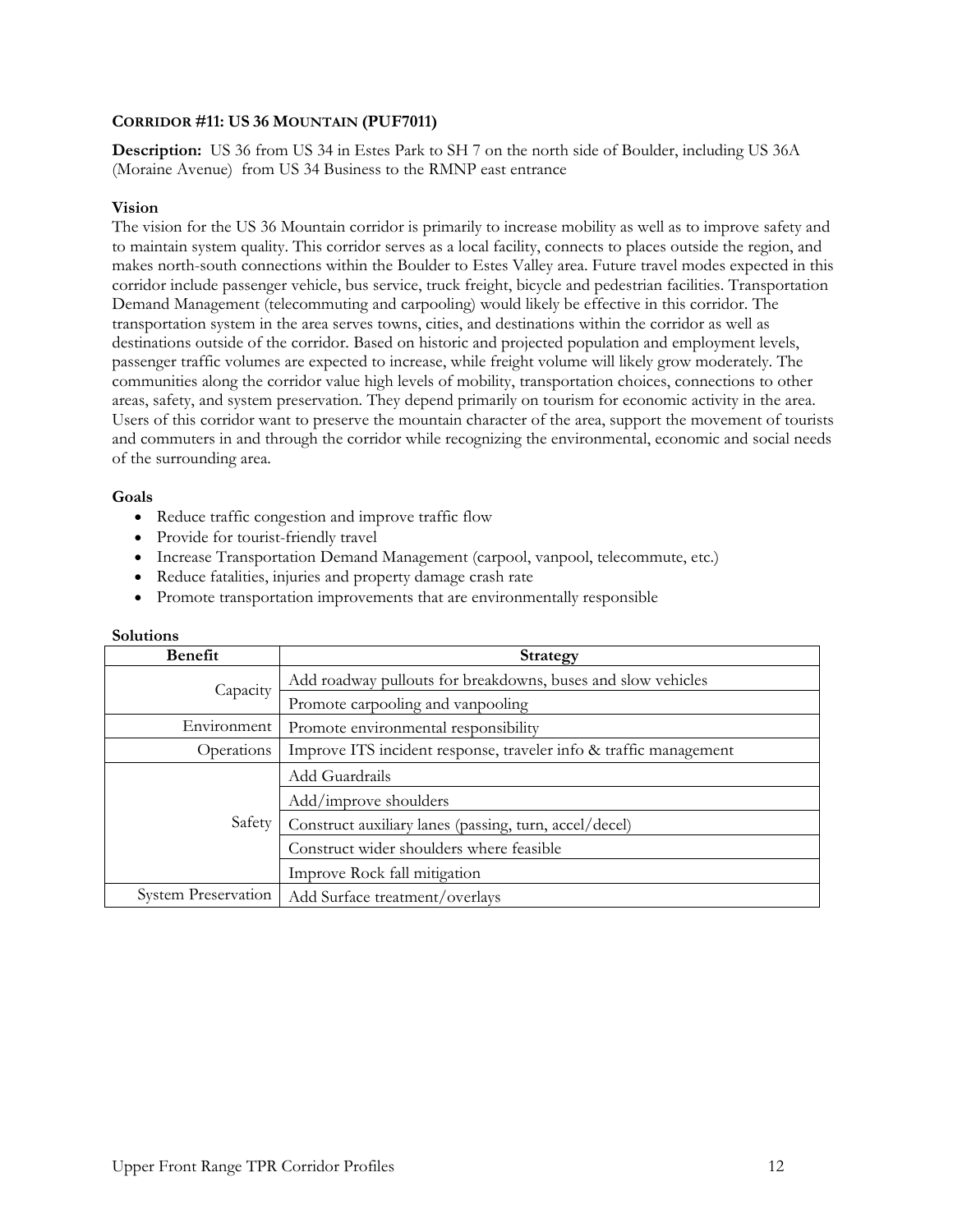# **CORRIDOR #12: SH 52 WESTERN SECTION (PUF7012)**

# **Description:** SH 52 from SH 119 (The Diagonal) to I-76 in Hudson

### **Vision**

The vision for the SH 52 Western Section corridor is primarily to increase mobility as well as to improve safety and to maintain system quality. This corridor serves as a local facility, providing local access and making east-west connections within the southwest Weld County area. Future travel modes will primarily consist of passenger vehicle, truck freight and aviation (Platte Valley Airpark); Transportation Demand Management (telecommuting and carpooling) would likely be effective in this corridor. The transportation system in the area serves towns, cities, and destinations within the corridor as well as destinations outside of the corridor. Sections of this corridor currently experience congestion, especially during the peak hours of the day. Based on historic and projected population and employment levels, both passenger and freight traffic volumes are expected to increase significantly. The communities along the corridor value high levels of mobility, transportation choices, connections to other areas, safety, and system preservation. They depend on manufacturing, high-tech, commercial activity, oil and gas, and residential development for economic activity in the area. The area surrounding this corridor is transitioning from rural to urban, and the users of this corridor want to support the movement of commuters and freight in and through the corridor while recognizing the environmental, economic and social needs of the surrounding area.

# **Goals**

- Reduce traffic congestion and improve traffic flow and accommodate growth in freight transport
- Coordinate transportation and land use decisions
- Increase Transportation Demand Management (carpool, vanpool, telecommute, etc.)
- Reduce fatalities, injuries and property damage crash rate
- Ensure airport facility meets existing and projected demands

| <b>Benefit</b>             | Strategy                                                          |
|----------------------------|-------------------------------------------------------------------|
| Aviation                   | Meet airport facility objectives in Airport System Plan*          |
| Bicycle & Pedestrian       | Construct bicycle/pedestrian overpasses                           |
| Capacity                   | Promote carpooling and vanpooling                                 |
|                            | Promote telecommuting and flexible work hours                     |
| Operations                 | Improve ITS incident response, traveler info & traffic management |
|                            | Add Accel/decel lanes                                             |
| Safety                     | Consolidate & limit access & develop access management plans      |
|                            | <b>Improve Geometrics</b>                                         |
|                            | Add general purpose lanes                                         |
|                            | Add surface treatment/overlays                                    |
| <b>System Preservation</b> | Bridge repairs/replacement                                        |
| Transit                    | Provide and expand transit bus and rail services                  |
|                            | Provide inter-modal connections                                   |

# **Solutions**

\* The Colorado Division of Aeronautics develops an Aviation *System Plan* approximately every five years. In this 2011 plan, the performance of the aviation system (airports) is highlighted and resulting facility objectives are measured to see if they are met. For more details see the executive summary of the plan

at: http://www.coloradodot.info/programs/aeronautics/colorado-airport-system/2011COSystemPlan\_ES/view. In addition, a 2013 *Economic Impacts Study* of Colorado Airports was developed and highlights jobs, payroll, economic output, and tax revenues generated by airports. For more details on economic impacts of Colorado airports see: http://www.coloradodot.info/programs/aeronautics/Economic%20Impact%20Study.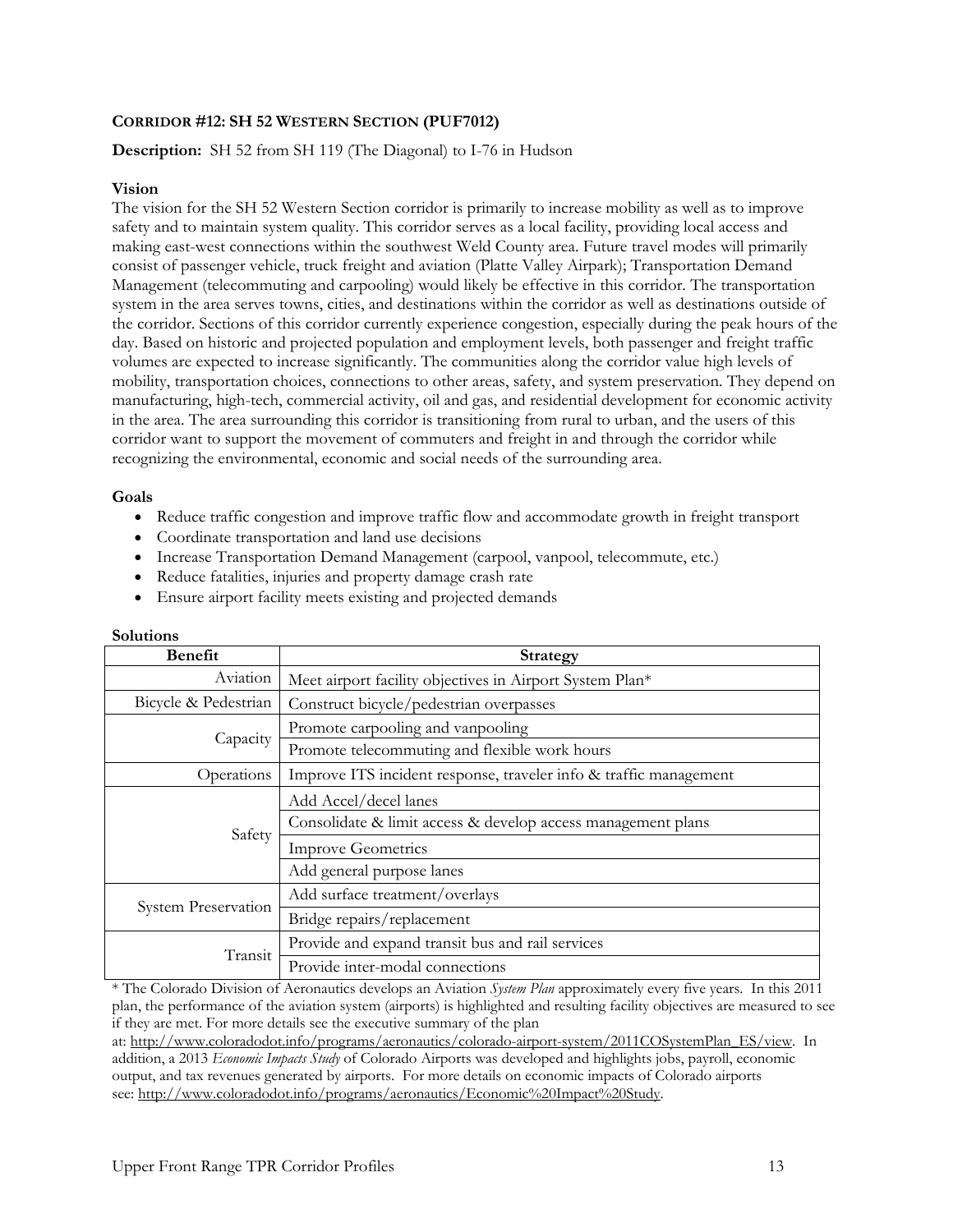# **CORRIDOR #13: SH 52 MIDDLE SECTION (PUF7013)**

# **Description:** SH 52 from I-76 in Hudson to US 34 in Wiggins

# **Vision**

The vision for the SH 52 Middle Section corridor is primarily to maintain system quality as well as to improve safety. This corridor serves as a local facility, providing local access and making east-west connections within the southeast Weld County and southwest Morgan County area. Passenger vehicles and truck freight will likely be the predominant travel modes in the future. The transportation system in the area primarily serves towns, cities, and destinations within the corridor. Based on historic and projected population and employment levels, both passenger and freight traffic volumes are expected to grow moderately. The communities along the corridor value connections to other areas, safety, and system preservation. They depend on agriculture and oil and gas for economic activity in the area. Users of this corridor want to preserve the agricultural character of the area, support the movement of freight and farm-to-market products in and through the corridor while recognizing the environmental, economic and social needs of the surrounding area.

### **Goals**

- Accommodate freight transport
- Reduce fatalities, injuries and property damage crash rate
- Preserve the existing transportation system

| Benefit                    | <b>Strategy</b>                                 |
|----------------------------|-------------------------------------------------|
| Capacity                   | Construct Intersection/Interchange improvements |
| Environment                | Promote environmental responsibility            |
| Safety                     | Add passing lanes                               |
|                            | Add turn lanes                                  |
|                            | Add/improve shoulders                           |
|                            | <b>Improve Geometrics</b>                       |
|                            | Improve hot spots                               |
| <b>System Preservation</b> | Add Surface treatment/overlays                  |
|                            | Reconstruct roadways                            |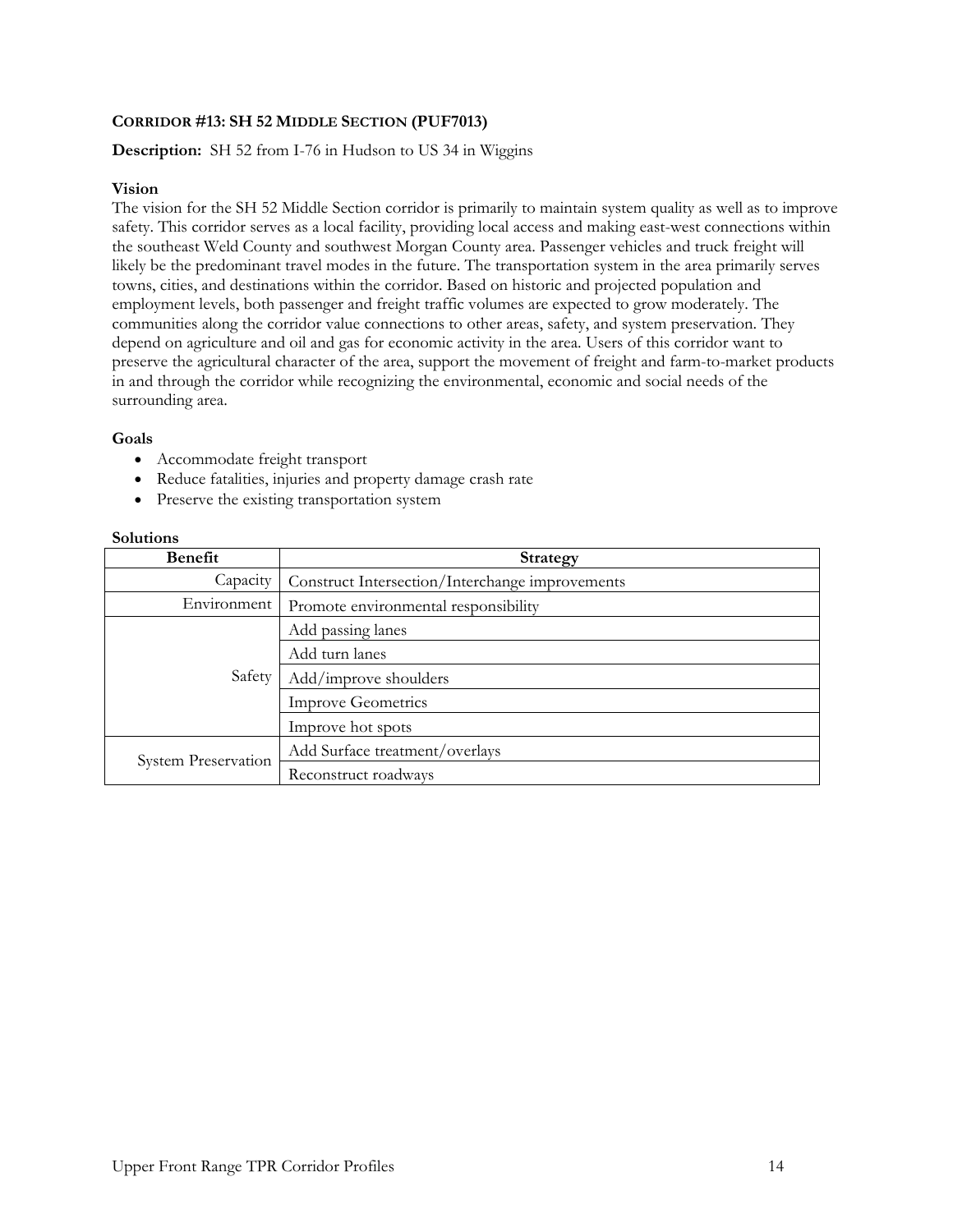# **CORRIDOR #14: SH 66 (PUF7014)**

**Description:** SH 66 from US 39 in Lyons to US 85 in Platteville, includes the east-west section of SH 119C from US 287 in Longmont to I-25 at Del Camino

### **Vision**

The vision for the SH 66 corridor is primarily to increase mobility as well as to improve safety and to maintain system quality. This corridor serves as a multi-modal local facility, providing local access and making east-west connections within the southwest Weld County area. SH 119 is part of the National Highway System. Future travel modes expected in this corridor include passenger vehicle, truck freight and transit; Transportation Demand Management (telecommuting and carpooling) would likely be effective in this corridor. The transportation system in the area serves towns, cities, and destinations within the corridor as well as destinations outside of the corridor. Sections of this corridor currently experience congestion, especially during the peak hours of the day. Based on historic and projected population and employment levels, passenger traffic volumes are expected to increase significantly and freight traffic is expected to increase moderately. The communities along the corridor value high levels of mobility, transportation choices, connections to other areas, access to St. Vrain State Park, safety, and system preservation. They depend on manufacturing, high-tech, and commercial activity for economic activity in the area. The area surrounding this corridor is transitioning from rural to urban, and the users of this corridor want to support the movement of commuters and freight in and through the corridor while recognizing the environmental, economic and social needs of the surrounding area.

# **Goals**

- Reduce traffic congestion and improve traffic flow and accommodate growth in freight transport
- Coordinate transportation and land use decisions
- Expand transit usage
- Increase Transportation Demand Management (carpool, vanpool, telecommute, etc.)
- Reduce fatalities, injuries and property damage crash rate

| <b>Benefit</b>             | <b>Strategy</b>                                                   |
|----------------------------|-------------------------------------------------------------------|
| Capacity                   | Construct Intersection/Interchange improvements                   |
|                            | Promote carpooling and vanpooling                                 |
|                            | Promote telecommuting and flexible work hours                     |
| Freight                    | Improve railroad crossings                                        |
|                            | Promote rail studies                                              |
| Operations                 | Improve ITS incident response, traveler info & traffic management |
|                            | Add/improve shoulders                                             |
|                            | Improve geometrics                                                |
| Safety                     | Improve hot spots                                                 |
|                            | Consolidate & limit access & develop access management plans      |
|                            | Construct auxiliary lanes (passing, turn, accel/decel)            |
|                            | Add general purpose lanes                                         |
| <b>System Preservation</b> | Bridge repairs/replacement                                        |
|                            | Add surface treatment/overlays                                    |
|                            | Reconstruct roadways                                              |
| Transit                    | Provide and expand transit bus and rail services                  |
|                            | Provide inter-modal connections                                   |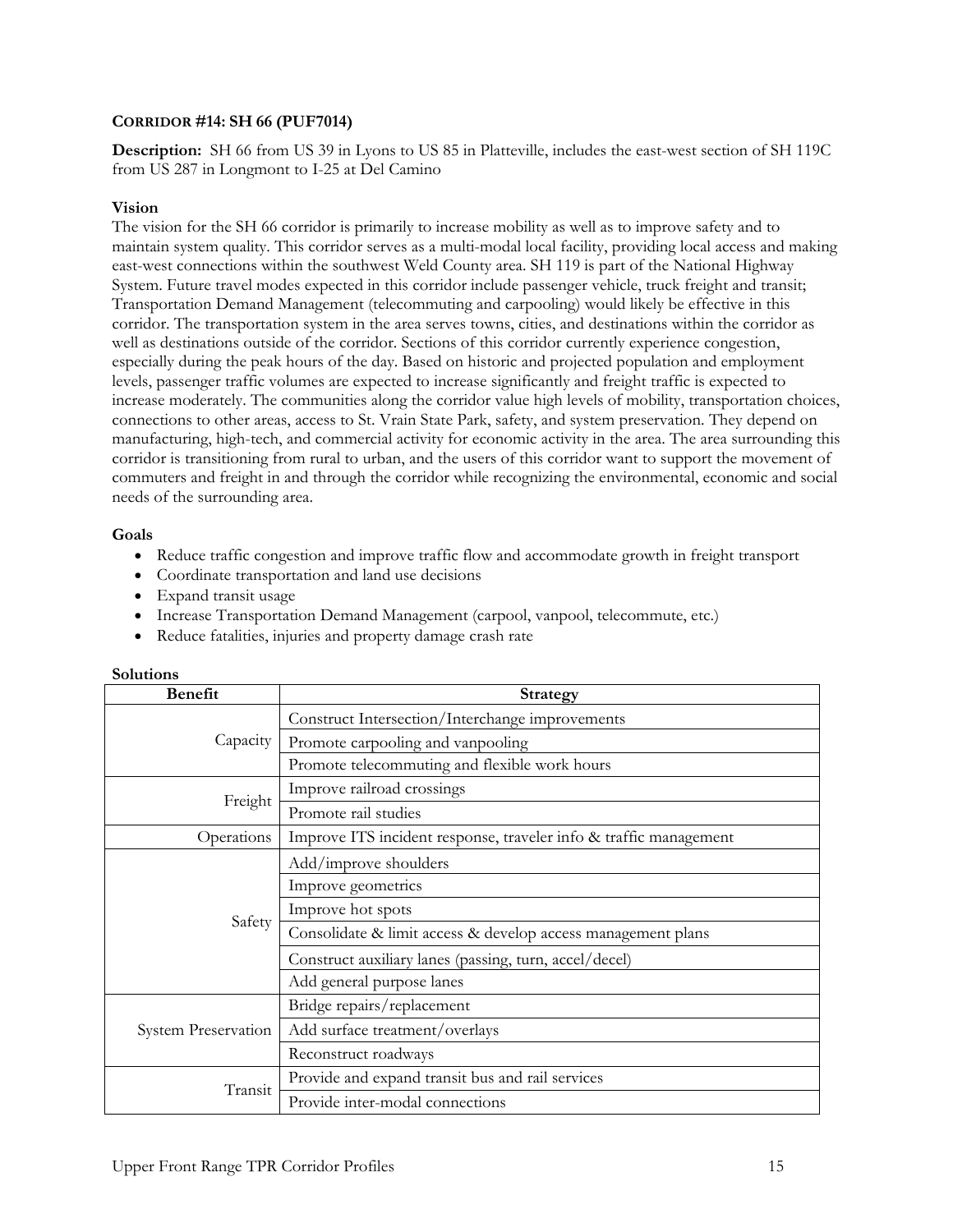# **CORRIDOR #15: SH 71 NORTHEASTERN PLAINS (PUF7015)**

**Description:** SH 71 from I-70 in Limon to the Nebraska state line includes the north-south section of SH 52 from I-76 in Fort Morgan to SH 14

### **Vision**

The vision for the SH 71 Northeastern Plains corridor is primarily to increase mobility as well as to maintain system quality and to increase safety. This corridor includes SH 71, which is on the National Highway System, and a portion of SH 52, which is designated as a local highway. The Pawnee Pioneer Trails Scenic/Historic Byway extends along the SH 52 portion of the corridor. Together, they comprise a corridor that connects to places outside the region, and provides north-south continuity throughout eastern Morgan and Weld Counties. Future travel modes include passenger vehicle, truck freight and aviation (Fort Morgan Municipal Airport). The transportation system in the area primarily serves destinations outside of the corridor. Based on historic and projected population and employment levels, passenger traffic volumes are expected to remain relatively constant. Due to the federal designation as a "high priority corridor" (Heartland Expressway), freight volumes are expected to increase significantly. The communities along the corridor value connections to other areas, access to adjoining National Grassland, safety and system preservation. They depend primarily on agriculture and some commercial activity for economic activity in the area. Users of this corridor want to preserve the agricultural character of the area, support the movement of freight in and through the corridor, and provide a connection between the City of Fort Morgan and the Fort Morgan Municipal Airport (via SH 52) while recognizing the environmental, economic and social needs of the surrounding area.

# **Goals**

- Increase travel reliability and improve mobility
- Maintain statewide transportation connections and provide improved freight linkages
- Reduce fatalities, injuries and property damage crash rate
- Maintain or improve pavement to optimal condition
- Ensure airport facility meets existing and projected demands

| <b>Benefit</b>             | <b>Strategy</b>                                              |
|----------------------------|--------------------------------------------------------------|
| Capacity                   | Add roadway pullouts for breakdowns, buses and slow vehicles |
|                            | Construct Intersection/Interchange improvements              |
| Environment                | Add drainage improvements                                    |
| Freight                    | Super 2 construction                                         |
| Safety                     | Add general purpose lanes                                    |
|                            | Add/improve shoulders                                        |
|                            | Construct auxiliary lanes (passing, turn, accel/decel)       |
|                            | <b>Improve Geometrics</b>                                    |
|                            | Improve hot spots                                            |
|                            | Replace old signs                                            |
| <b>System Preservation</b> | Add surface treatment/overlays                               |
|                            | Bridge repairs/replacement                                   |
| Transit                    | Provide and expand transit bus and rail services             |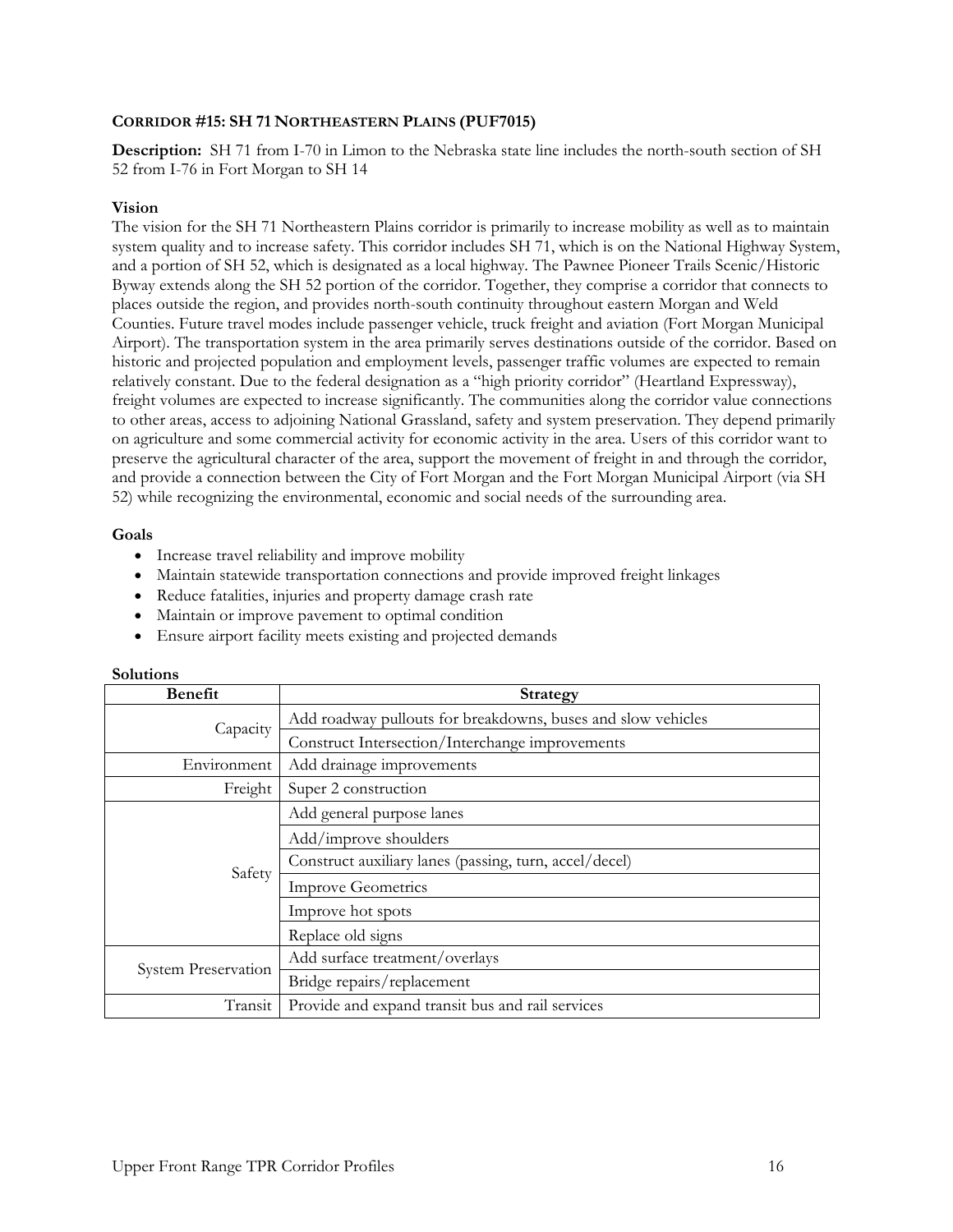# **CORRIDOR #16: I-76 DENVER EAST (PUF7016)**

**Description:** I-76 from US 85 in Commerce City to the Nebraska state line, includes I-76B, the Keenesburg Spur; SH 6I through Wiggins, SH 6J from Brush to Sterling; SH 11 from Julesburg to the state line (in the Eastern TPR); and SH 34B from Ft Morgan to Brush

# **Vision**

The vision for the I-76, Denver East corridor is primarily to maintain system quality as well as to improve safety and to increase mobility. This corridor includes I-76, an interstate facility on the National Highway System, and parts of US 6, US 34, SH 11 and SH 138. The BNSF Railroad runs parallel to I-76 through the corridor and provides both freight and passenger rail movement. This corridor serves as a multi-modal interstate facility connecting to places outside the region while providing for local access to the towns along the corridor, and providing east-west connections within the southeast Weld County and central Morgan County area. Future travel modes expected in this corridor include passenger vehicle, bus service, passenger rail, truck freight, and rail freight. The transportation system in the area serves towns, cities, and destinations within the corridor as well as destinations outside of the corridor. Based on historic and projected population and employment levels, both passenger and freight traffic volumes are expected to increase. The communities along the corridor value connections to other areas, safety, and system preservation. They depend on agriculture and oil and gas for economic activity. This corridor needs to support the movement of freight throughout the corridor and commuters in the southern portion of the corridor, while providing for long distance travel and recognizing the environmental, economic and social needs of the surrounding area.

### **Goals**

- Maintain statewide transportation connections
- Accommodate growth in freight transport
- Reduce fatalities, injuries and property damage crash rate
- Eliminate design deficiencies
- Maintain or improve pavement to optimal condition

| <b>Benefit</b>      | <b>Strategy</b>                                           |
|---------------------|-----------------------------------------------------------|
| Capacity            | Construct Intersection/Interchange improvements           |
|                     | Construct, improve and maintain the system of local roads |
| Environment         | Add drainage improvements                                 |
|                     | Promote environmental responsibility                      |
| Freight             | Promote rail studies                                      |
| Safety              | Add guardrails                                            |
|                     | <b>Improve Geometrics</b>                                 |
|                     | Improve hot spots                                         |
|                     | Replace old signs                                         |
| System Preservation | Add surface treatment/overlays                            |
|                     | Bridge repairs/replacement                                |
|                     | Reconstruct roadways                                      |
| Transit             | Provide and expand transit bus and rail services          |
|                     | Provide inter-modal connections                           |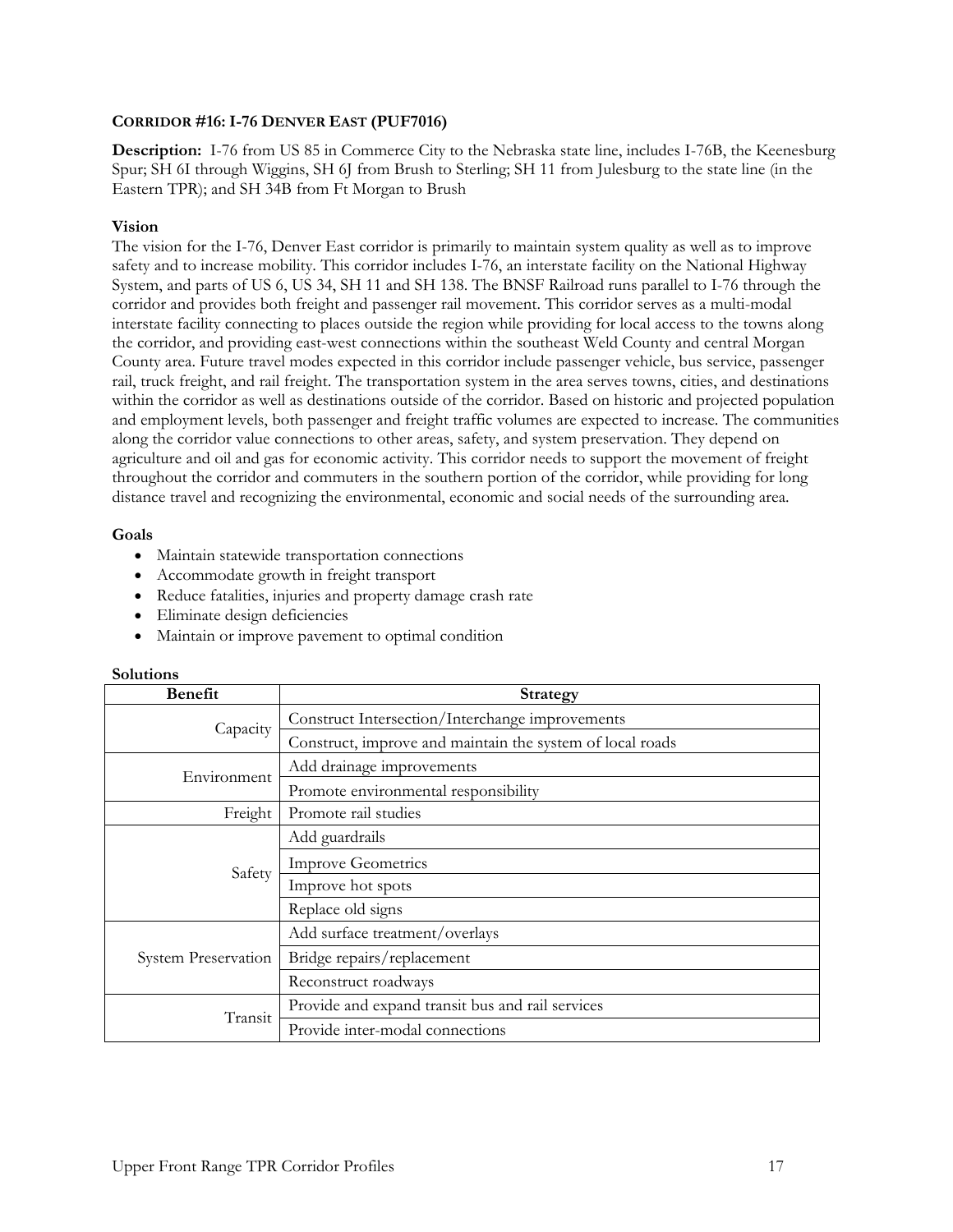# **CORRIDOR #17: US 85 URBAN (PUF7017)**

**Description:** US 85 from I-76 to SH 14 in Ault, includes SH 85 D, E, F, G and H, the business routes through Brighton, Ft Lupton, Platteville and Greeley, and SH 256A from SH 60 to US 85 in Peckham.

### **Vision**

The vision for the US 85 Urban corridor is primarily to increase mobility as well as to improve safety and to maintain system quality. This corridor is on the National Highway System, provides local access, and provides north-south connections within the central Weld County area. The Union Pacific Railroad runs parallel to US 85 through the corridor. Future travel modes expected in this corridor include passenger vehicle, bus service, passenger rail, truck freight, and rail freight; Transportation Demand Management (telecommuting and carpooling) would likely be effective in this corridor. The transportation system in the area serves towns, cities, and destinations within the corridor as well as destinations outside of the corridor. Based on historic and projected population and employment levels, both passenger and freight traffic volumes are expected to increase significantly. Sections of this corridor are expected to experience congestion in the future. The communities along the corridor value high levels of mobility, transportation choices, connections to other areas, safety, and system preservation. They depend on manufacturing, agriculture, commercial activity, residential development, and oil and gas for economic activity in the area. The area surrounding this corridor is experiencing significant growth and is transitioning from an agricultural area to a more urban area, and depends on the transportation system for economic development and diversification. Users of this corridor want to support the movement of commuters, freight, and farm-to-market products in and through the corridor while recognizing the environmental, economic and social needs of the surrounding area. Improvements to this corridor should be consistent with the *US 85 Access Control Plan*.

# **Goals**

- Reduce traffic congestion, accommodate growth in freight transport and improve traffic flow
- Coordinate transportation and land use decisions
- Increase Transportation Demand Management (carpool, vanpool, telecommute, etc.)
- Reduce fatalities, injuries and property damage crash rate
- Preserve the existing transportation system while implementing recommendations from the *US 85 Access Control Plan*

| Benefit                    | <b>Strategy</b>                                                   |
|----------------------------|-------------------------------------------------------------------|
| Capacity                   | Add new interchanges/intersections                                |
|                            | Promote carpooling and vanpooling                                 |
| Freight                    | Improve railroad crossings                                        |
|                            | Promote rail studies                                              |
| Operations                 | Improve ITS incident response, traveler info & traffic management |
|                            | Add general purpose lanes                                         |
| Safety                     | Add guardrails                                                    |
|                            | Consolidate & limit access & develop access management plans      |
|                            | <b>Improve Geometrics</b>                                         |
| <b>System Preservation</b> | Add surface treatment/overlays                                    |
|                            | Bridge repairs/replacement                                        |
| Transit                    | Construct and maintain park and ride facilities                   |
|                            | Construct and maintain park and ride facilities                   |
|                            | Provide and expand transit bus and rail services                  |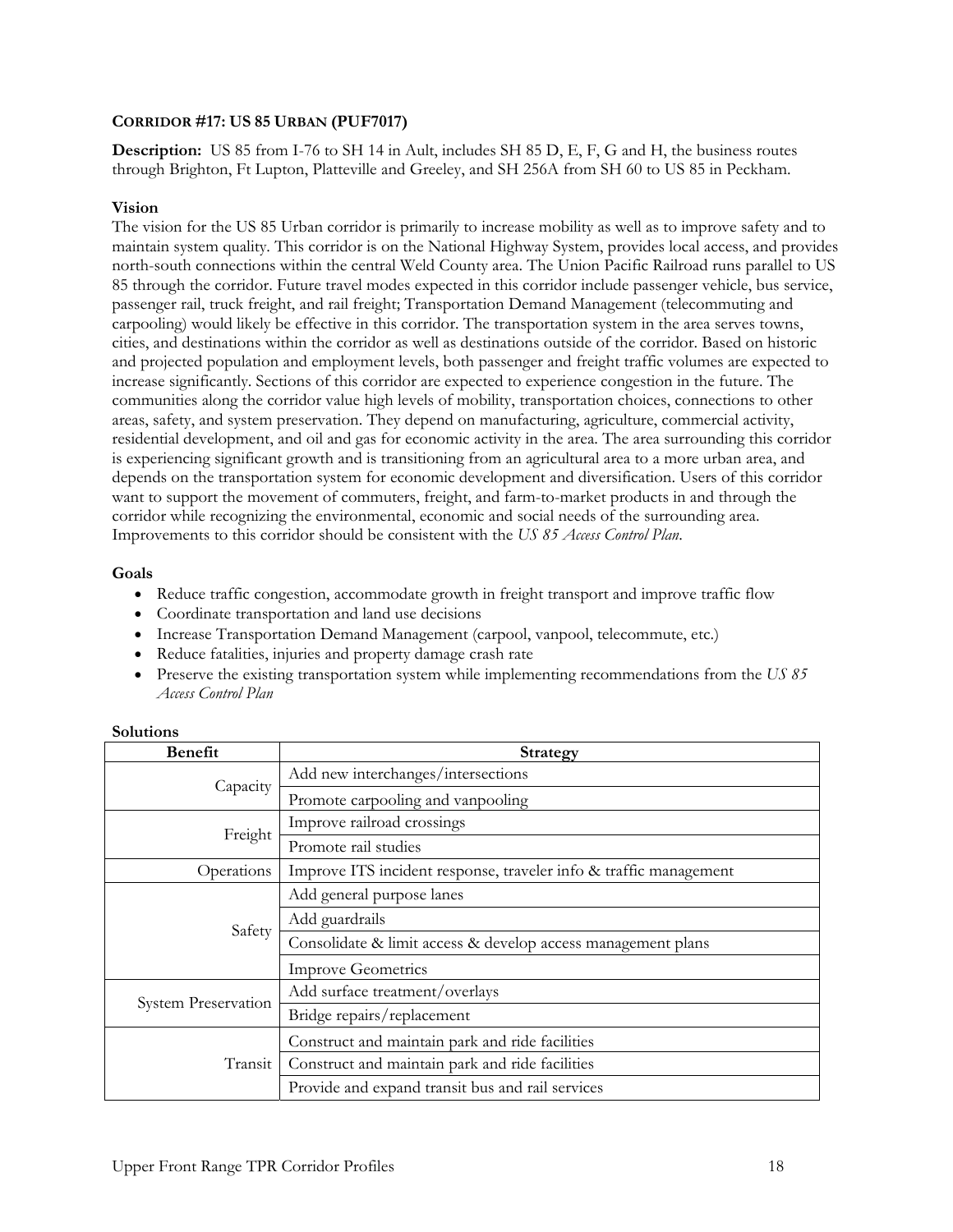# **CORRIDOR #18: US 85 RURAL (PUF7018)**

# **Description:** US 85 from SH 14 in Ault to Cheyenne, Wyoming

### **Vision**

The vision for the US 85 Rural corridor is primarily to improve safety as well as to maintain system quality and to increase mobility. This corridor serves as a local facility, connects to places outside the region, and makes north-south connections within the northern Weld County area. The Union Pacific Railroad runs parallel to US 85 through the corridor. Future travel modes expected in this corridor include passenger vehicle, truck freight, rail freight, and potentially passenger rail. The transportation system in the area serves towns, cities, and destinations within the corridor as well as destinations outside of the corridor. Based on historic and projected population and employment levels, both passenger and freight traffic volumes are expected to grow moderately. The communities along the corridor value connections to other areas, safety, and system preservation. They depend on manufacturing, agriculture, and commercial activity for economic activity in the area. Users of this corridor want to preserve the agricultural character of the area, support the movement of freight and farm-to-market products in and through the corridor while recognizing the environmental, economic and social needs of the surrounding area.

### **Goals**

- Accommodate freight transport
- Reduce fatalities, injuries and property damage crash rate
- Preserve the existing transportation system

| <b>Benefit</b>             | <b>Strategy</b>                                        |
|----------------------------|--------------------------------------------------------|
| Capacity                   | Construct intersection/interchange improvements        |
| Safety                     | Add guardrails                                         |
|                            | Add/improve shoulders                                  |
|                            | Construct auxiliary lanes (passing, turn, accel/decel) |
|                            | <b>Flatten Slopes</b>                                  |
|                            | Improve geometrics                                     |
|                            | Improve hot spots                                      |
|                            | Install rumble strips in high accident areas           |
| <b>System Preservation</b> | Bridge repairs/replacement                             |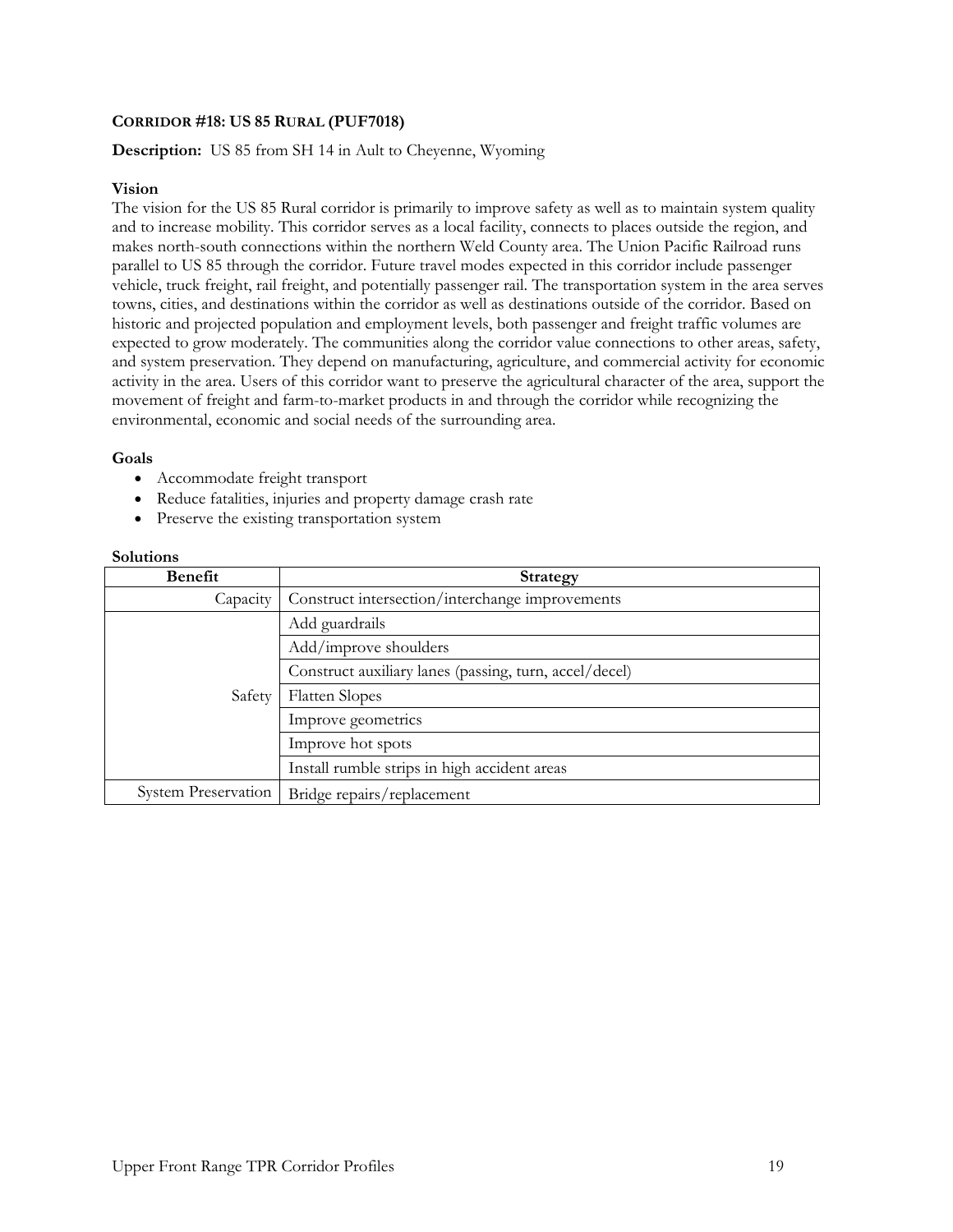# **CORRIDOR #19: SH 144 PLAINS (PUF7019)**

**Description:** SH 144 from I-76 west of Wiggins to SH 52 in Fort Morgan and SH 39 from I-76 to SH 144

# **Vision**

The vision for the SH 144 Plains corridor is primarily to maintain system quality as well as to improve safety. This corridor serves as a local facility, providing local access and making east-west connections within the west-central Morgan County area. This corridor is expected to be primarily comprised of passenger vehicles and truck freight in the future. The transportation system in the area primarily serves towns, cities, and destinations within the corridor. Based on historic and projected population and employment levels, both passenger and freight traffic volumes are expected remain relatively constant. The communities along the corridor value access to Jackson Lake State Park, connections to other areas, safety, and system preservation. They depend primarily on agriculture for economic activity in the area. Users of this corridor want to preserve the agricultural character of the area and support the movement of farm-to-market products in and through the corridor while recognizing the environmental, economic and social needs of the surrounding area.

### **Goals**

- Reduce fatalities, injuries and property damage crash rate
- Preserve the existing transportation system

| <b>Benefit</b>             | Strategy                             |
|----------------------------|--------------------------------------|
| Environment                | Promote environmental responsibility |
| Safety                     | Add passing lanes                    |
|                            | Add turn lanes                       |
|                            | Add/improve shoulders                |
|                            | <b>Improve Geometrics</b>            |
|                            | Improve hot spots                    |
|                            | Replace old signs                    |
|                            | Use improved striping paint / beads  |
| <b>System Preservation</b> | Add Surface treatment/overlays       |
|                            | Bridge repairs/replacement           |